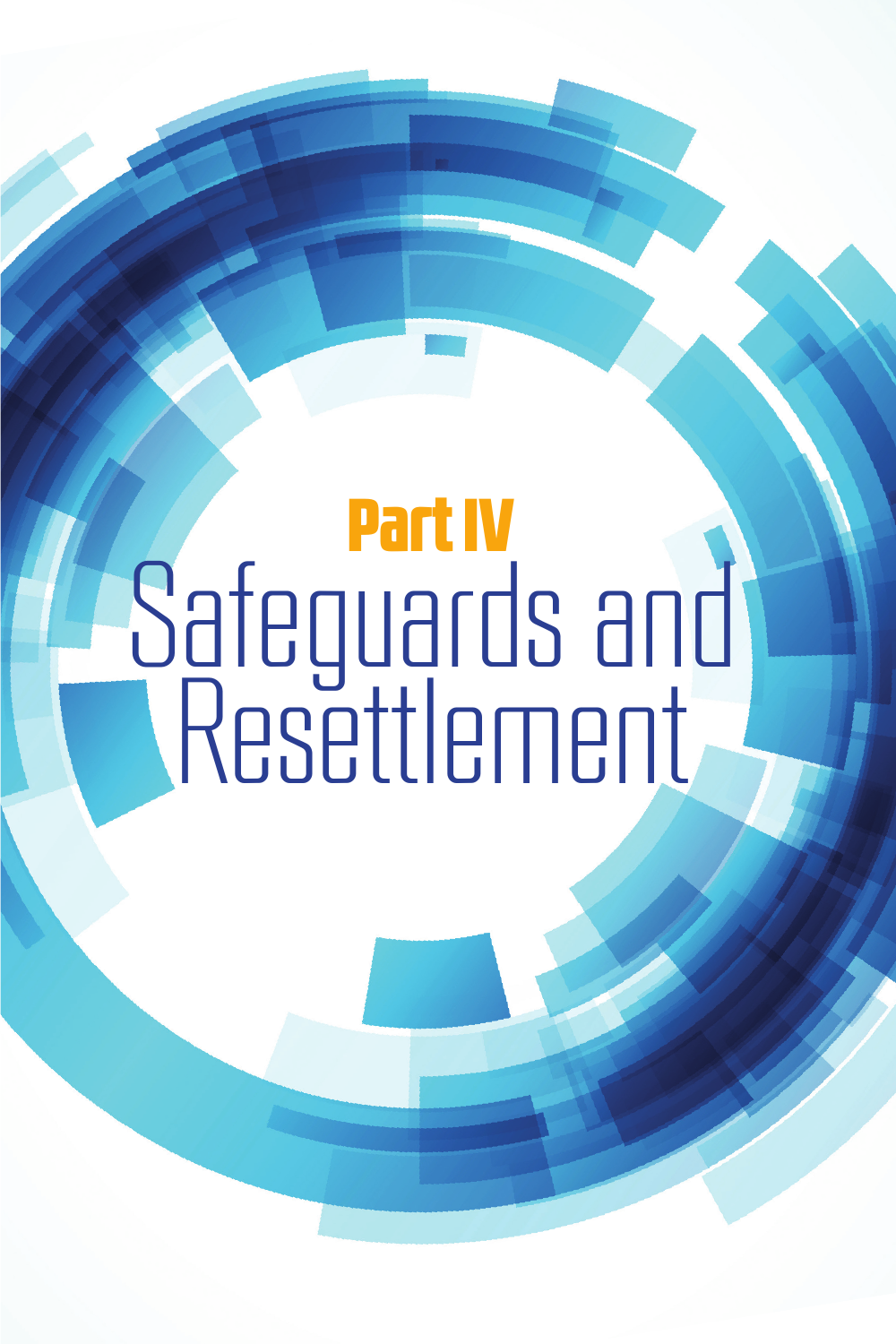## Reprinted from



2017

Can be downloaded from [file:///C:/000A%20PUBLICATIONS/IDEAS-webREV\\_08Dec%20-%20full%20book.pdf](file:///C:/000A%20PUBLICATIONS/IDEAS-webREV_08Dec%20-%20full%20book.pdf)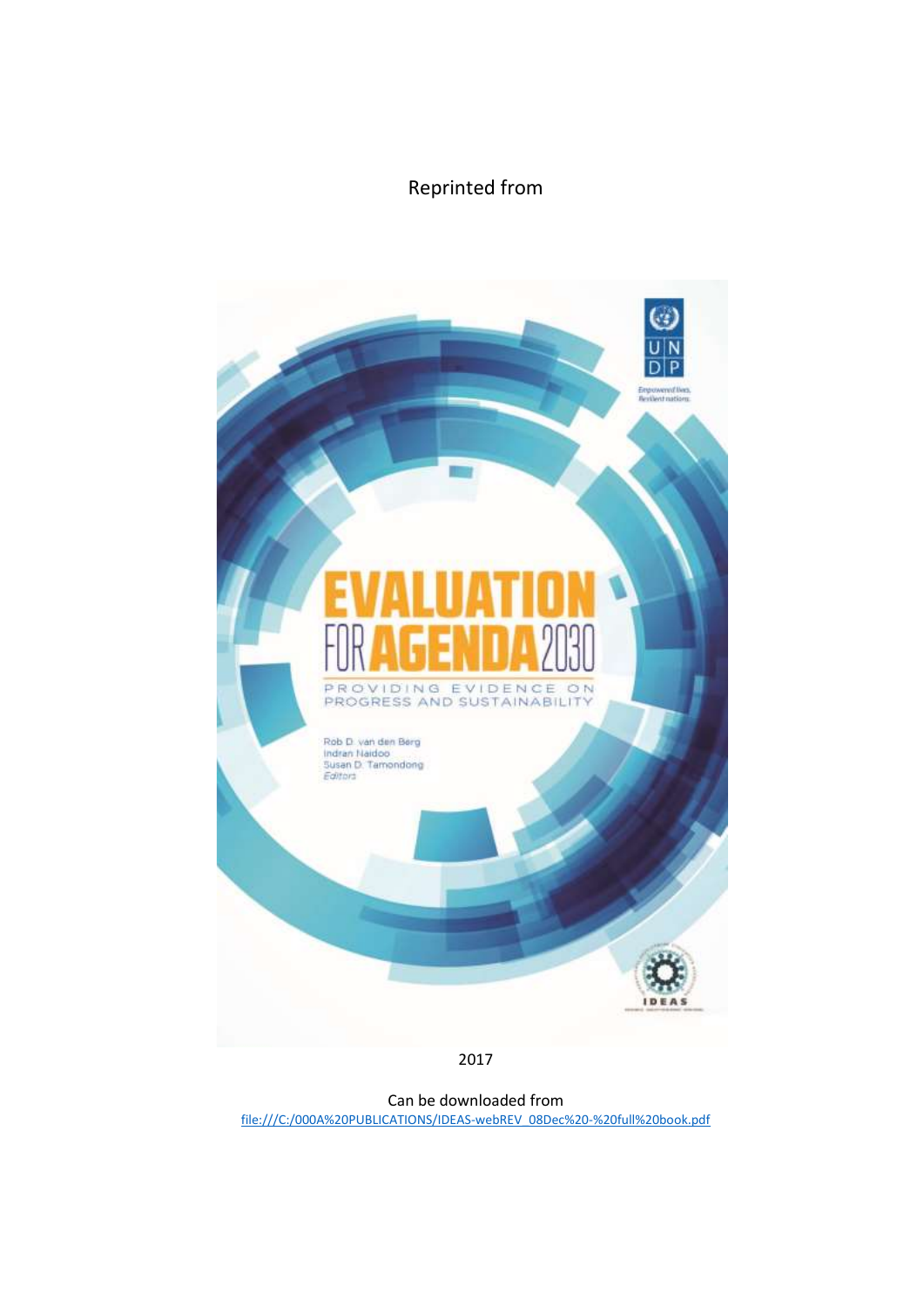## Chapter 14

## Environmental and Social Safeguards in India - A Critical Assessment

## Shekhar Singh

**Abstract.** *This chapter describes the state of environmental and social safeguards in India, as applicable to development projects and activities. A theoretical framework and a brief historical background is provided to contextualize the contemporary situation. Though traditional human activities were for the most part environmentally sustain*able, the development of technology and the growth of human population is putting *increasing pressure on the natural environment. Skewed economic and social development, perhaps as a result of selective access to natural resources and technology, have also begun to show trends of inequity. This has resulted in human interventions that sometimes benefit the few at the cost of the many. In response, most countries have set up environmental and social safeguard regimes designed to assess the possible environmental and social impacts of human activities, to disallow those that are not viable, and to establish and monitor measures for minimizing and mitigating the*  adverse impacts of those judged to be viable. Unfortunately, in many countries—as, *for example, in India—these measures have not been very effective because of vested interests both within and outside of the government, whose own objectives are better served by undermining, or rendering ineffective, all such safeguards.*

Shekhar Singh, Research, Assessment and Analysis Group, shekharsingh@gmail.com.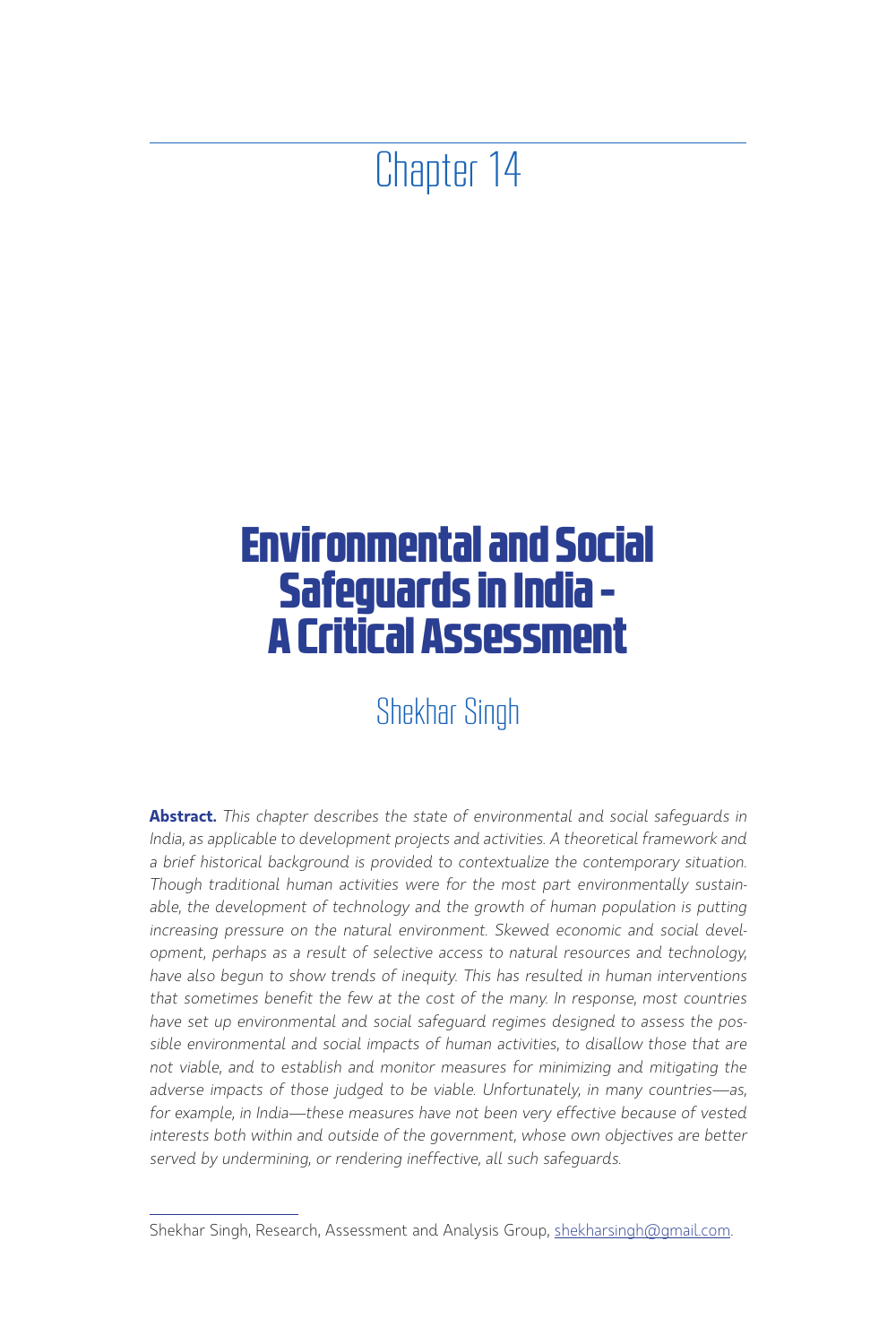

### **ENVIRONMENTAL SAFEGUARDS**

#### **Conceptual Framework**

The proposition that most contemporary human activities disrupt the natural environment and its processes is widely accepted today. However, there is much dispute about which impacts are acceptable, and to what extent. The stress here is on *contemporary* human activities, as many argue that traditional rural and tribal societies lived in harmony with nature, and in some cases still do.

In India, two traditional groups that come to mind are the isolated tribes of the Jarawas and the Sentinelese, in the Andaman and Nicobar Islands. There is no evidence to believe that the presence of these groups has in any significant way degraded the ecosystem they inhabit. Apart from the fact that their numbers have been stable over many years, they reportedly have many rituals that ensure that they do not adversely affect their natural environment. One such ritual is the reported practice of hunting parties half-breaking a prominent branch in a prominent tree in the area where they have recently hunted a wild pig. This hanging branch serves as a warning to other hunters who might venture there, that a pig has been recently killed in the area, and therefore they should hunt elsewhere. In a few weeks, the half-broken branch dries up and falls to the ground, once again opening the area to other hunters. $<sup>1</sup>$ </sup>

Such practices of the Jarawas—and presumably of the Sentinelese, about whom much less is known—ensure that their footprint on nature is kept to a minimum and does not have a permanent adverse impact. However, most other rural communities in India cannot rightfully claim that their survival strategies are in harmony with nature. The conversion from hunting-gathering to shifting or settled agricultural practices alone has transformed natural ecosystems all over India.

Whether historical natural processes are the best, or the only, way forward is now a somewhat moot philosophical question. The time when the answer to this question would have been relevant has long since passed. However, the limits of change and manipulation of the natural environment, and the consequences of getting them wrong, are still very relevant.

#### **Environmental Safeguards and the Government**

Governments have the unenviable task of determining how much use and disturbance of nature is permissible, and how to meet the basic needs and growing aspirations of their people without overstepping these boundaries.

<sup>&</sup>lt;sup>1</sup> This story was told to me by Samir Acharya, founding president of the Society for Andaman and Nicobar Ecology (SANE) while I was holding hearings in Port Blair, as the Supreme Court of India appointed the commissioner for forests and related matters of the Andaman and Nicobar Islands (2000). Many such stories describing the conservation practices of tribal and indigenous people can be found in Bharucha (2016).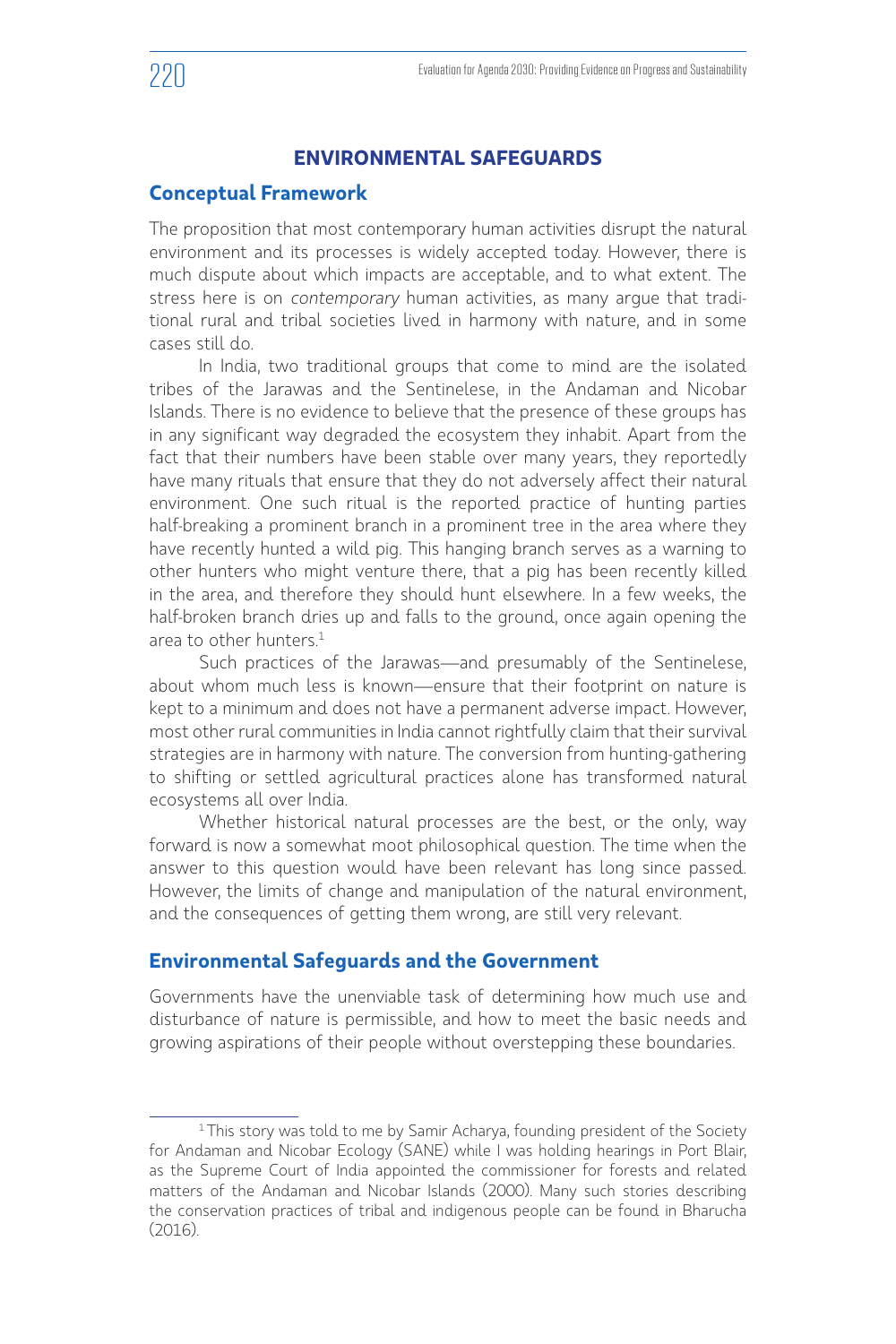Most, perhaps all, governments have adopted policies whereby a certain proportion of the nation's area, representing various types of ecosystems, is conserved in its natural state. In India, these are the national parks, set up under the Wildlife Protection Act of 1972.

Other areas are classified such that only certain types of activities can be permitted there. In India these are identified as wildlife sanctuaries, reserved forests, conservation reserves, community reserves, notified ecologically sensitive areas and wetlands, and coastal zones, among other classifications: and they are protected under a host of laws and regulations. The proportion of area that a country protects in this way is mostly dependent on three factors: the richness and diversity of ecosystems and species found in the country, the demand for land and other natural resources for human use, and the way these are balanced against the political will of the government to conserve nature and to sustainably use natural resources. Unfortunately, most countries in the world seem to be struggling to get this balance right.

For the remaining areas, most countries have restrictions on the types of land or water use permitted and regulations concerning the extraction of resources, the destruction of natural habitats, and the release of effluents. These standards vary from country to country and from ecosystem to ecosystem, and are a function of the cost and availability of "green" technology; the levels of environmental awareness and activism among the populace; the commitment and ability of the government to ensure long-term sustainability of growth and development; and the inclination and ability of the nation to transfer its environmental costs onto others.

#### **Evaluating Programs**

In 1950, the government of India set up a Planning Commission modeled after the planning infrastructure in the then-USSR. As a part of the Planning Commission, a Programme Evaluation Organisation (PEO) was created to evaluate the various programs being undertaken by the government and supported by the Planning Commission. Over the last 60 years or so, many of the important programs of the government of India and the various state governments were evaluated by the PEO.<sup>2</sup> For many years, most of the evaluations focused on economic and social outcomes, and on cost and time efficiency. Gradually the scope of the evaluations expanded and new aspects were introduced, including environmental aspects. However, these evaluations were mostly ex post facto, or at best carried out midterm, and dealt with only a few specifically selected programs. They therefore were not adequate for assessing the social and environmental impacts of programs, projects, and activities in advance of their being initiated, nor for assessing their social and environmental viability. They did perform the important role of influencing the design and implementation of new and ongoing programs. Unfortunately, the Planning Commission, and along with it the PEO, were terminated in 2014.

<sup>&</sup>lt;sup>2</sup> For details, see http://planningcommission.gov.in/reports/peoreport/index. php?repts=peobody.htm.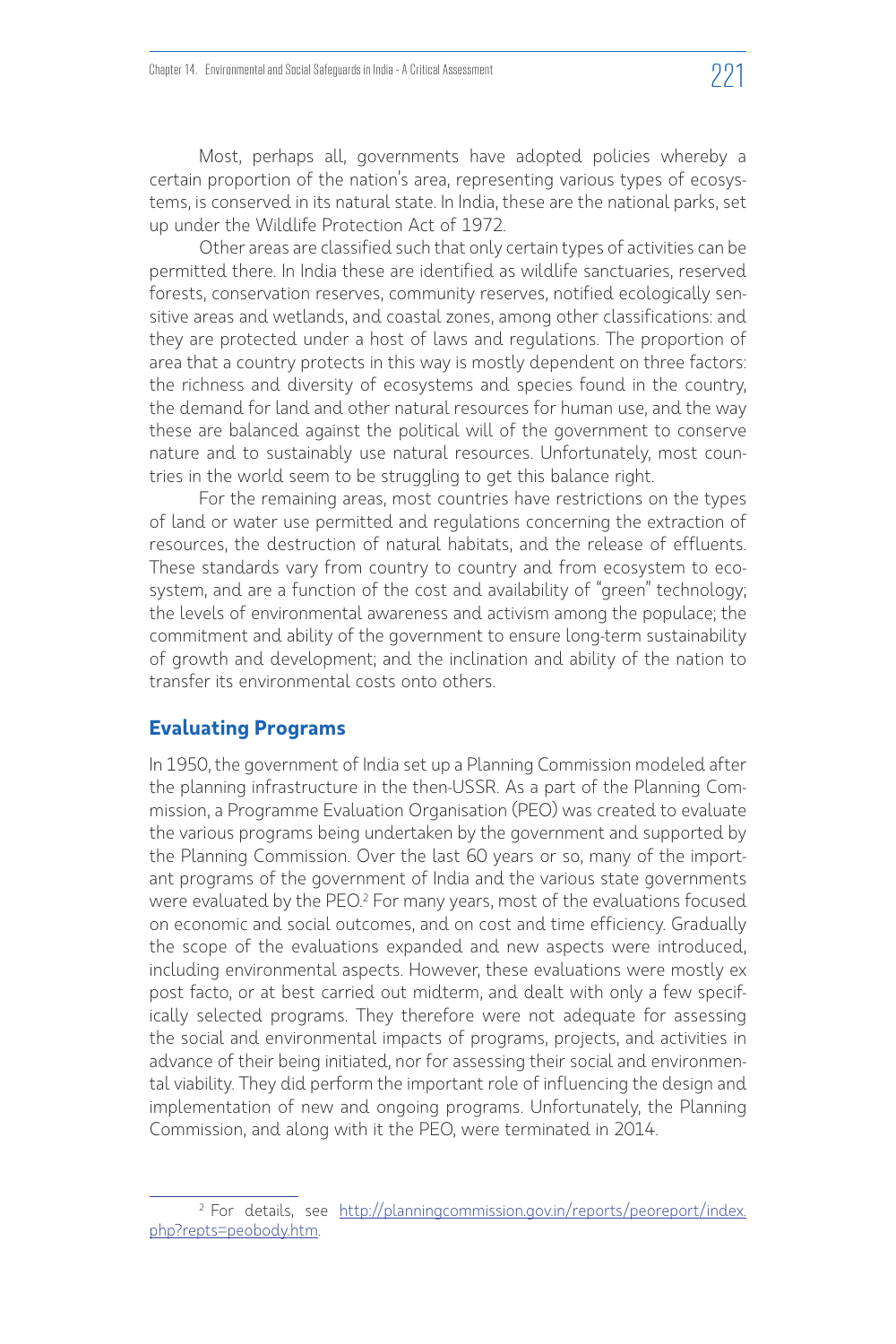

#### **Regulating Use and Disturbance**

Experience has shown that in matters related to the environment—because once damage is done, it might not be easily undone—it is not prudent to simply declare standards enforceable by law and hope that the deterrent effect of stringent penalties would adequately protect the environment. Therefore, most governments have adopted an environmental safeguards regime that requires projects and activities to be subject to prior assessment and clearance.

In India, the environmental safeguards regime was initiated in 1974 through an administrative order. In 1994, the requirement of prior environmental clearance for most projects was made legally binding under the Environmental Protection Act of 1986.

To appraise projects and recommend environmental clearance, various environmental appraisal committees (EACs) were set up at the national level under the Ministry of Environment and Forests,<sup>3</sup> separately for different types of projects. These EACs were chaired, and had as members, independent experts from outside the government. Officials from various of the concerned departments were ex officio members. Though the EACs still function, in 2006 powers were delegated to the state governments to appraise and grant clearance for certain categories of projects, essentially the smaller and less problematic ones.

The basic process of carrying out appraisal, granting clearances, and monitoring compliance essentially involves an environmental impact statement being prepared by an expert body hired by the project proponents for that purpose. The regulating ministry has guidelines concerning the preparation of these impact statements. The statement is then appraised by the appropriate EAC of the ministry.

The EACs recommend to the ministry whether a proposed project or activity should be given environmental clearance, with or without certain conditions, or if it should be rejected. These recommendations are based on an examination of the impact assessment statement; other relevant documents and information; and discussions with experts and concerned stakeholders.

For most types of projects, there is also a statutory requirement to hold public hearings involving interested and affected members of the public. In these hearings, the public is given an opportunity to express its views on the possible impacts of the proposed project; the suitability of the proposed preventive and mitigative measures; and the consequent viability of the project. EACs also sometimes carry out field visits to monitor and verify the situation on the ground.

Based on the recommendation of the EAC, the ministry issues a clearance, a conditional clearance, or a rejection. Legally, since the EAC is only an advisory committee, the ministry is not bound by its recommendations.

<sup>&</sup>lt;sup>3</sup> The Ministry of Environment and Forests was renamed, in 2014, the Ministry of Environment, Forests and Climate Change (MoEF&CC). In order to avoid confusion, it is here consistently referred to as the environment ministry.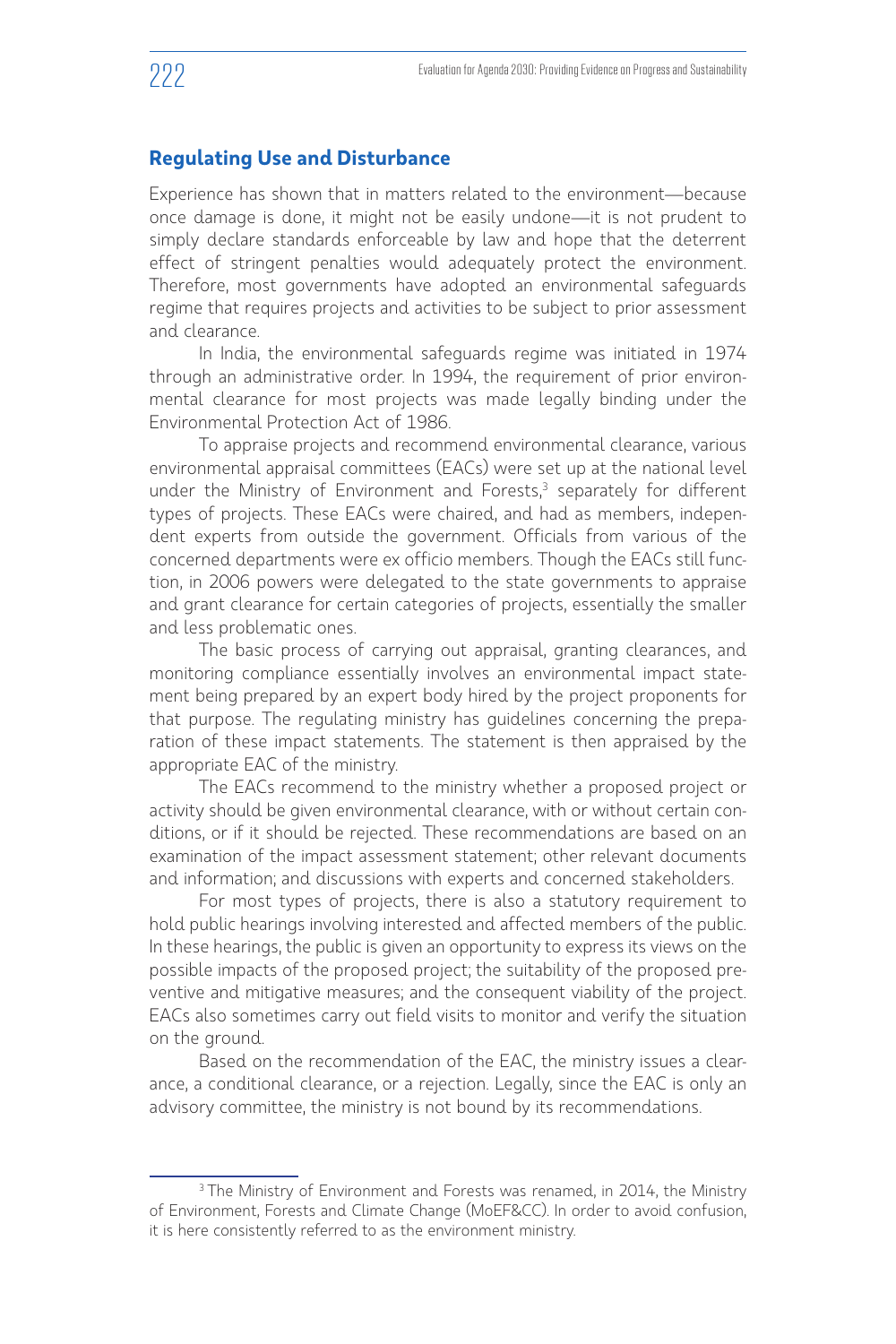

Apart from this environmental clearance, projects that have any liquid or gaseous effluents must also get clearances from the relevant pollution control boards. Where forestland is involved, either in the location or in the impact zone of the project or activity, a separate procedure for forest clearances is mandated, involving the Forest Advisory Committee. Where the project or activity is located in, or likely to impact, a wildlife protected area, or a protected species of fauna or flora, clearance is required from the National Board for Wildlife.

Once accorded, an environmental clearance can be suspended or revoked if the conditions for clearance are not complied with. Each project proponent is required to submit a report to the regional office of the environment ministry, under which it is located, every six months. The regional office has the responsibility of ensuring that the various conditions prescribed in the clearance are complied with. They are expected to do this based on these reports and on their own monitoring.

#### **Major Challenges**

On paper, India has a stringent and elaborate system of checks and balances with multiple authorities, professional bodies, committees, scientists and other professionals, and institutions, all of them identifying, appraising, assessing, and monitoring environmental impacts. However, internal contradictions within the government, and the machinations of external vested interests, have made this elaborate system ineffective, and often corrupt.

**Internal contradictions within the government.** The environmental safeguards regime, though initiated in the 1970s, was fully institutionalized only in the 1980s. At least in part, this institutionalization seemed to be the result of both direct and indirect international pressure, to which India had become susceptible.4 There was also growing domestic media and judicial pressure, and a vocal environmental movement. Countering these pressures were domestic economic imperatives, the push for short-term gains that is the bane of a five-year election cycle, and the consequent demand for a rapid expansion of industrial and commercial activity, and of infrastructure. Growing human populations and aspirations created pressure to convert natural habitats into agricultural lands and human habitations.

India's political strategy relating to environmental safeguards seems to have evolved out of these opposing pressures. The 1980s saw the emergence of strong environmental policies and laws, and an expansion of environmental institutional structures. But it also saw the emergence of a plethora of strategies that effectively negated the effects of these strengthened laws and institutions and allowed "business as usual" to continue. It allowed the Indian government and political leaders, even while they were showcasing to the country and to the world the progressive safeguard measures they had put

<sup>4</sup> For a more detailed discussion on this point, see Singh (2011).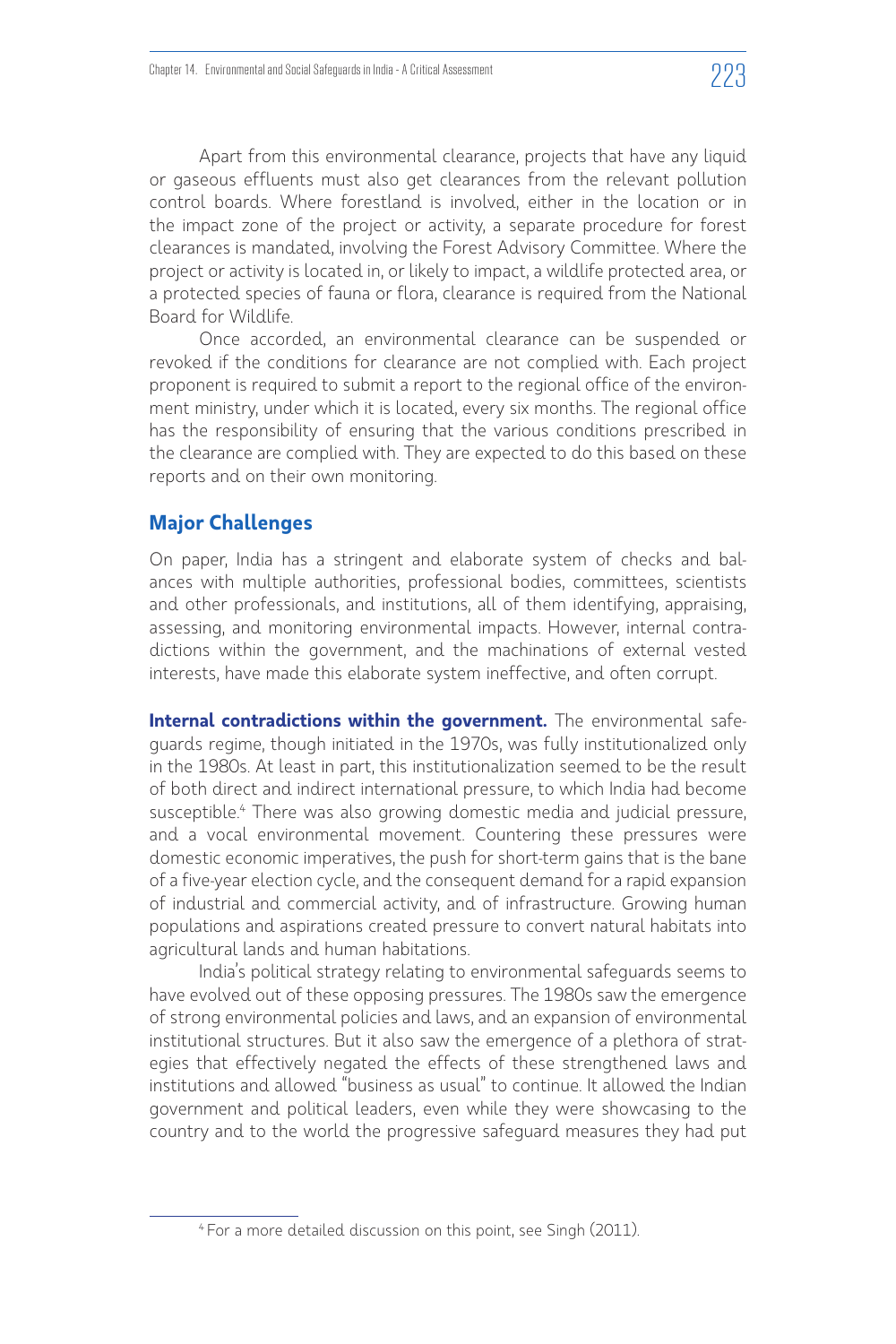

into position, to simultaneously escape the adverse political consequences of a slowdown in economic growth, albeit a temporary one.

The process of undermining the environmental safeguards regime seems to have been spearheaded by four distinct yet interrelated strategies. Initially, there was a tendency to bypass or ignore the newly established regulatory regime. This, however, led to extensive litigation relating to various projects in which litigants challenged the legality of the government, ignoring the regulatory agencies that they themselves had statutorily created.5 A second, related strategy was to make sure that these regulatory agencies did the bidding of the government, and to refrain from setting up independent and objective regulatory agencies, despite orders from the Supreme Court of India to do so.6 The third strategy was to make even these "controlled" regulatory agencies functionally ineffective by starving them of resources and personnel; and the fourth was to roll back the safeguards themselves.

**Vested interests.** Apart from internal contradictions confronting the Indian establishment, almost from the start there were various vested interests opposed to the proper implementation of environmental safeguards. At least four such interest groups emerged.

Perhaps the most benign of these were those who saw many of the environmental safeguards, especially those seen as imposed by Western nations, as unnecessary and unfair, and an impediment to the urgent need for providing shelter, livelihood, and food to millions of impoverished Indians. To them, natural resources had to be made available, on a priority basis, in order to meet the immediate survival needs of the poor, and not be diverted or earmarked for long-term conservation imperatives, many of which seemed to them to be based on principles that were unproven, or inappropriately applied to Indian conditions.

While acknowledging the primacy of the needs of the poor, conservationists argued that there were enough resources in the country to meet everyone's basic needs, while ensuring environmental sustainability. But to do this, the existing resources needed to be more equitably used and distributed. There was, according to them, no justification for compromising the future of the people of India, especially the poor, just because the government was not able, or willing, to redistribute resources, especially land, water, and forest resources, so that they could support the survival needs of the poor rather than the luxurious lifestyles of the rich.

The second, far less benign, interest group militating against environmental safeguards held that the safeguards inhibited national economic

<sup>&</sup>lt;sup>5</sup> Perhaps the two best cases from that period are those against the proposed Tehri Dam and the Narmada project. For details about the Tehri Dam controversy, see the Supreme Court of India 2003 judgment on *ND Jayal and Shekhar Singh vs Union of India and others*, https://indiankanoon.org/doc/1875824/; and Warrier (2016). For details on the controversy surrounding the Narmada dams, see, e.g., Peterson (2010).

<sup>6</sup>*T.N. Godavarman Thirumulpad vs Union of India and Others*, 2011, https:// indiankanoon.org/doc/1725193/.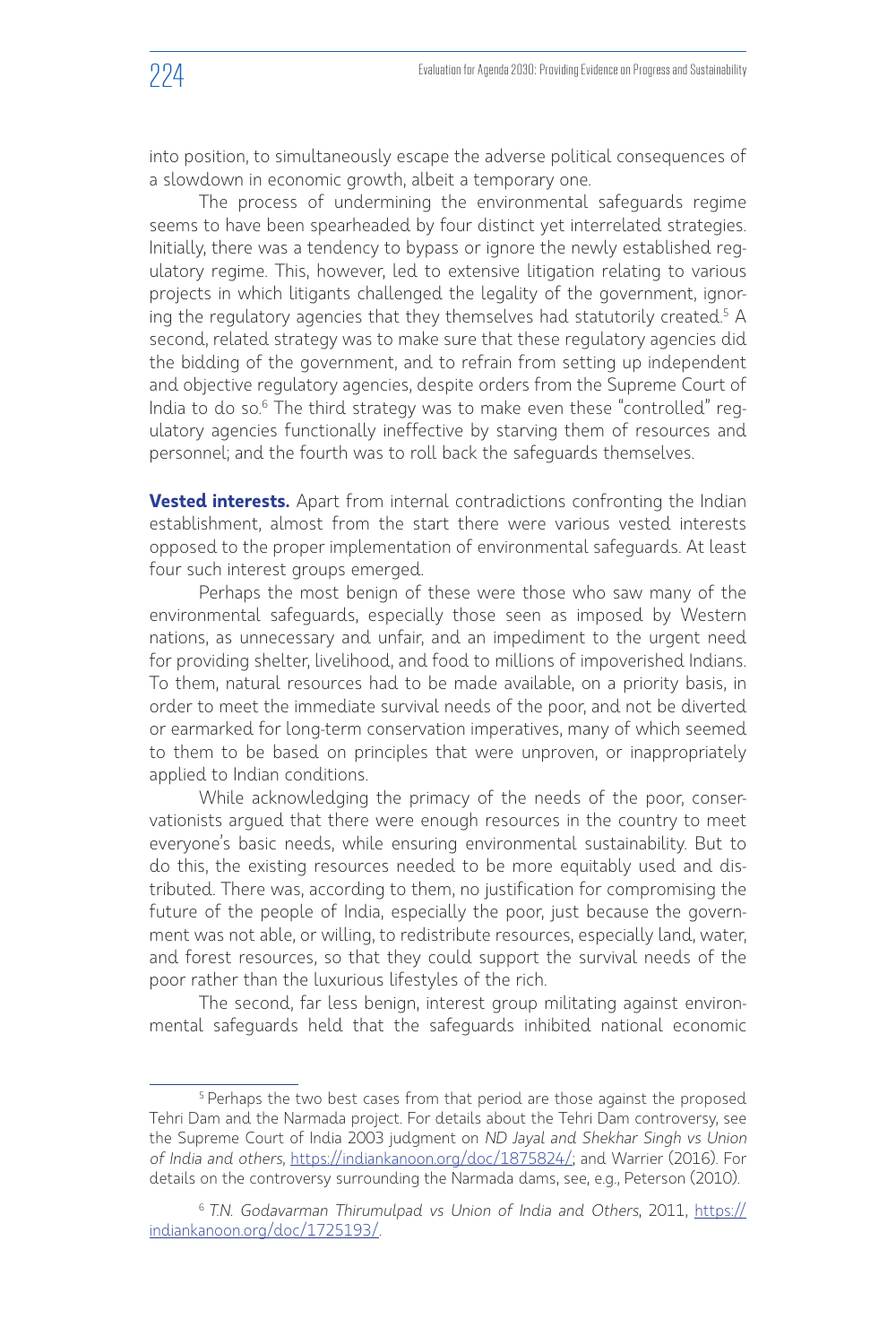

growth and thereby prevented, or at least delayed, India's transformation into a world economic power. The fact that India is now among the fastest growing economies in the world has further reinforced this belief among many. This group ignored all concerns about the impact of an economy that was growing rapidly, but inequitably, on the poor and marginalized segments of the society. They also ignored the inevitability of a façade of rapid economic growth and expansion soon collapsing, if it was achieved in a manner that was not sustainable.

A third interest group that opposed the environmental safeguards regime, sometimes very aggressively, was comprised of the powerful lobby of Indian, foreign, and multinational corporations, who saw environmental restrictions as impediments to their growth and profitability. The efforts of the Indian government to attract foreign investment, recently spurred by the launch of the "make in India" campaign, has exacerbated this conflict. This interest group argued that the availability, in India, of cheap and plentiful skilled labor was not enough to attract foreign investment, and the deal needed to be "sweetened" with weakened environmental regulations.

The fourth, and perhaps the most pernicious, of the vested interests opposing the proper implementation of environmental safeguards are the rent seekers. Much money stands to be made, and is being made, by allowing the violation of environmental norms in exchange for hefty political "donations" and personal bribes. Many political parties, functionaries, bureaucrats, scientists, and other professionals, benefit from this system. Ironically, these interests are best served if there are, on paper, strong regulations and safeguards, but a systemic inability to ensure that the regulators do their jobs effectively and honestly.

The rent seekers also include public servants who are involved in granting contracts and clearing payments to builders and suppliers for government projects. These public servants seek, and often receive, pay-offs from the contractors who are hired to build the project, and from other suppliers. For this to happen, the projects have to be initiated and constructed, and therefore environmental and social safeguards have to be bypassed.

**Safeguarding the interests of the "weaker.**" Apart from the above four vested interests, many countries around the world successfully transfer their own environmental costs onto other countries, both by dumping pollutants and by unsustainably exploiting their minerals and other natural resources. This represents another powerful vested interest that works against the safeguard regimes of victim countries.

The tendency to exploit the "weaker" by forcing them to absorb the environmental costs of the "stronger" does not occur only among countries, but also happens within countries. In India, the location of environmentally destructive activities (such as mines and dams), and of hazardous and polluting activities (such as chemical industries and coal-based power plants) is often influenced by the amount of economic and political clout held by the adversely affected communities. Certainly, the efficacy of the application of safeguards is profoundly influenced by the amount of political and economic power those likely to be adversely affected possess.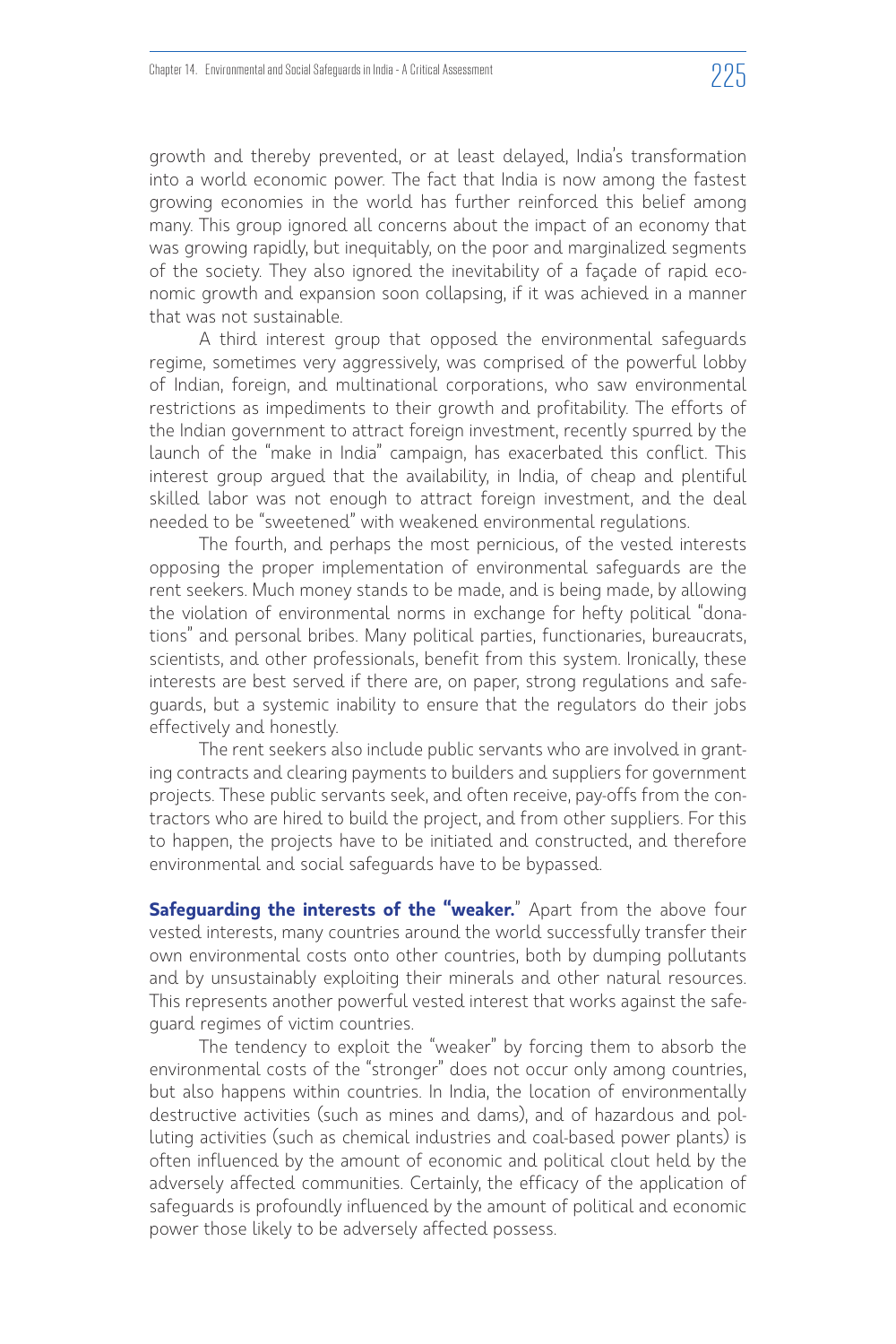

As a counterbalance to these interests and pressures, India is also host to strong environmental movements, a sympathetic media, and a supportive judiciary. Nevertheless, the combined interests that have rallied against the effective implementation of a strong regulatory regime seem to be winning, as described below.

#### **Subversive Strategies**

**Bypassing or ignoring the regulatory agency.** From the beginning, for reasons discussed above, the regulating ministries often came under pressure from other departments and ministries of the national government, from state governments, and even from the prime minister's office, to accelerate the process of environmental appraisal, and in some cases to grant undue environmental clearance to favored projects. In some cases, as will be discussed later, the concerned ministry succumbed to pressure. In others, they did not. In some of these latter cases, the central and state governments decided to ignore the regulating ministry and start work on the project before it had been granted environmental clearance and, in some cases, even before the environmental studies had been carried out.

These half-completed projects were then presented to the regulatory ministry as a fait accompli. The fact that much of the anticipated environmental damage had already occurred, and as such could not be prevented or minimized, even if the project had now been abandoned, strengthened the arguments in favor of granting it *ex post facto* clearance. The fact that a huge amount of public money had already been invested in the project created further moral and political pressure on the regulating ministry, despite the utter illegality and immorality of a project being initiated and half completed before the mandatory clearances were received.

In a few high-profile cases, the refusal of the regulatory ministry to grant clearance was overruled by the prime minister's office, and the regulatory ministry was directed to accord clearance. Perhaps the most famous example of this was the granting of environmental clearance, in 1987, to the Narmada Sagar and Sardar Sarovar dams, which were two of the largest dams on the Narmada River. Despite the environment ministry categorically stating that the projects were not yet ready for appraisal, let alone clearance, the prime minister's office overruled the ministry and directed that the projects be cleared, with a curious *pari passu* clause that mandated that studies and assessments be carried out concurrently with the construction. Following this logic, the projects would be ready for assessment only when they were fully constructed.

Many of the efforts to bypass or ignore the regulatory ministry were challenged in the courts of law and caused serious embarrassment to the government, and much adverse publicity. Perhaps because of this, there was a gradual shift to other strategies, as described below.

In 2013, there was a qualitative change in the efforts of the government to bypass the environment ministry. In January 2013, the government of India set up a Cabinet Committee on Investments (CCI) as a part of its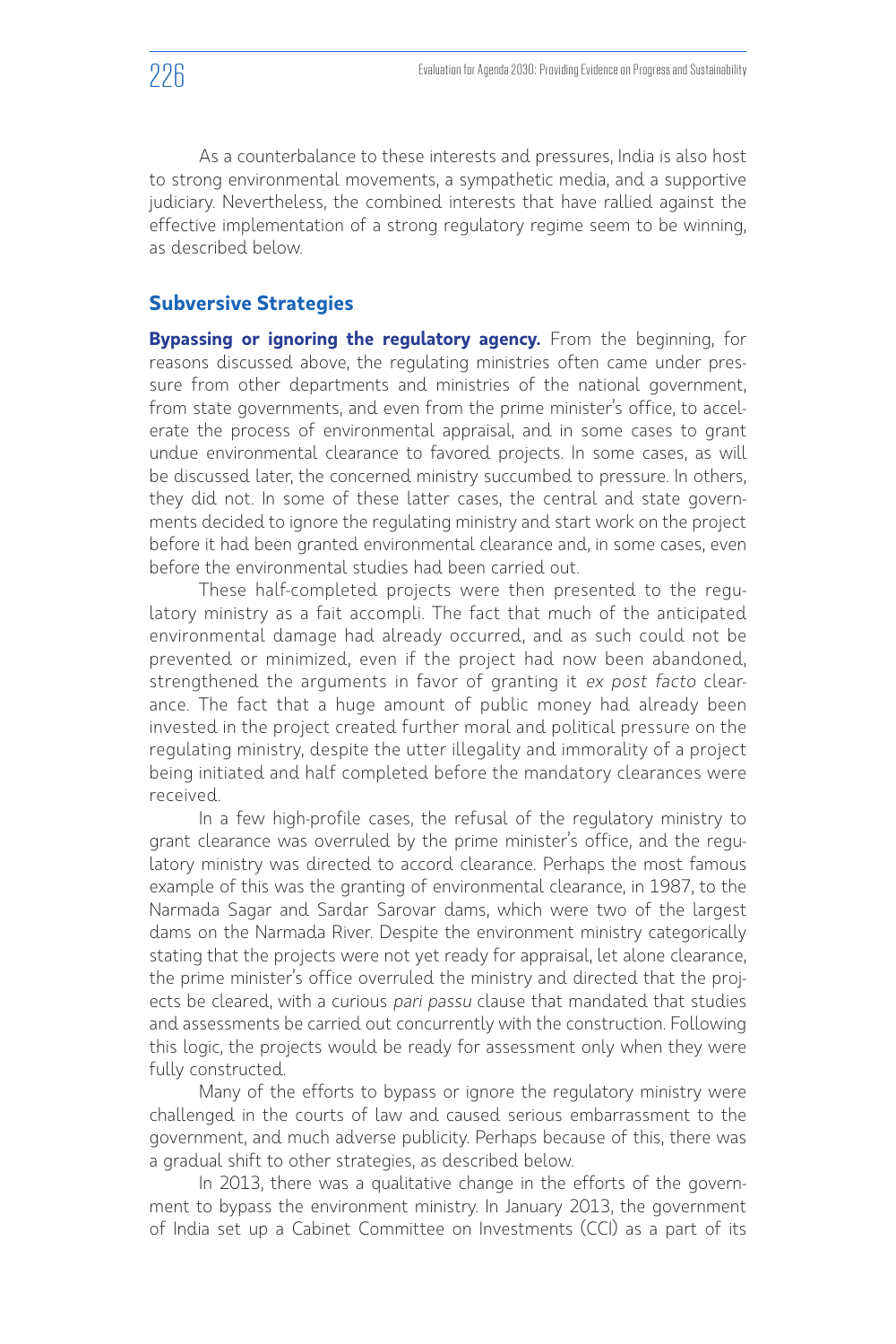proposed National Investment Board.7 The CCI was designed and empowered to intervene in instances where different approval processes, particularly those related to the environment, were thought to be impeding the economic growth of the country. The CCI had the power to review decisions taken by ministries in which projects had been refused approval, or there had been "undue" delays. It was also empowered to direct statutory authorities to discharge functions and exercise powers under the relevant laws and regulations within the prescribed time frames, for "promoting investment and economic growth."

This was widely seen as a strategy to gain political advantage in the forthcoming general elections of 2014. The mandate of this committee was essentially to bypass the environment ministry and other regulators, and to provide speedy, even almost automatic, clearances to proposed projects and activities that were pending with the ministry for more than three months, regardless of the fact that in many cases the required studies and assessments had not been completed and submitted by the project proponents. The CCI then proceeded to ensure environmental clearance to these projects without conducting any scientific appraisal, or even having access to any professional expertise (Press Information Bureau 2013). Going into the general elections of 2014, the Congress party claimed that it had granted environmental clearance to a large number of projects in the previous year.<sup>8</sup>

This was perhaps the most blatant and direct effort to bypass the environmental regulatory mechanisms and safeguards, obviously necessitated because the environment ministry was not fully compliant with the wishes of the government, despite being headed by a minister from the ruling party. It was also an unprecedented obfuscation of the responsibilities of various ministries and levels within the government.

Though there has been no other comparably blatant effort at bypassing the regulatory mechanism (and in effect dismantling it), the new government, which took office in 2014, has not shown greater concern for the environment than the previous one.

**Compromising the scientific objectivity and integrity of the assessment process.** Despite demands for an independent statutory body to appraise projects and activities, and to grant and monitor environmental clearances, this process continues to remain within the government. This is also despite the fact that in a ruling given in the case of Lafarge Umiam Mining Pvt. Ltd on July 6, 2011,<sup>9</sup> the Supreme Court of India emphasized the need for such an independent regulator. In another judgment, in the case of T.N. Godavar-

man Thirumulpad, the Supreme Court further reiterated that the central

<sup>7</sup> For details on the CCI, see http://cabsec.nic.in/writereaddata/cci/english/1\_ Upload\_989.pdf.

<sup>8</sup> See, e.g., Sharma (2013).

<sup>9</sup>*T.N. Godavarman Thirumulpad vs Union of India and Others*, 2011, https:// indiankanoon.org/doc/1725193/.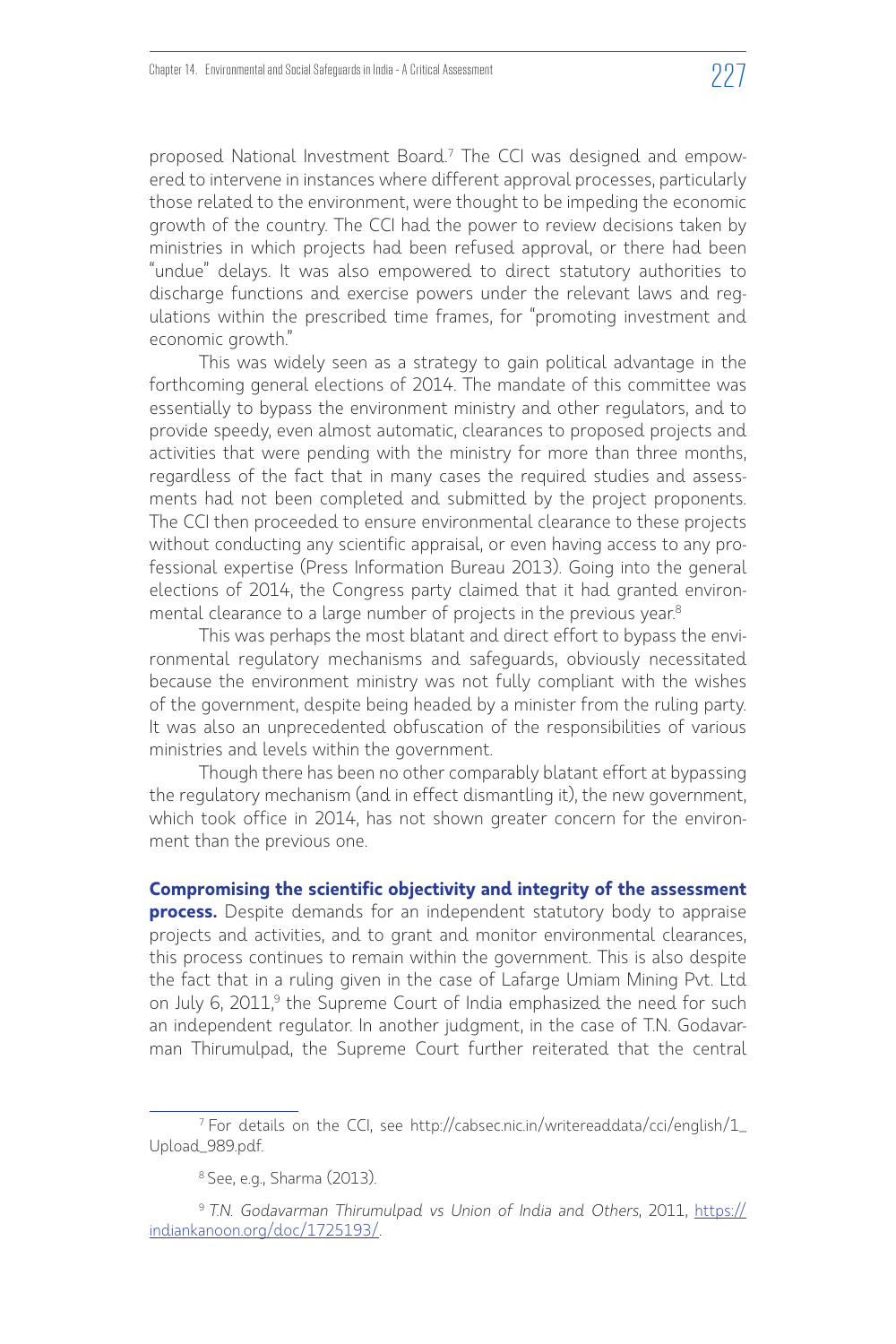

government was required to set up a regulator at the national level, which would have offices in all of the states; which could carry out an independent, objective, and transparent appraisal and approval of the projects for environmental clearances; and which could also monitor the implementation of the conditions laid down in the environmental clearances.10

The refusal to set up an independent regulatory mechanism was adversely commented upon by the Comptroller and Auditor General of India (CAG) in its report of 2016, which was prepared for submission to the President of India under Article 151 of the Constitution of India, to be presented to the Parliament:

A National Regulator to oversee the entire process of grant of Environmental Clearance and monitoring is yet to be appointed despite directions of the Hon'ble Supreme Court. Environmental Clearances were granted to the Project Proponents without checking the compliance of the conditions mentioned in the previous Environmental Clearances and recommendations of the Regional Office. (CAG 2016, viii–ix)

Unfortunately, a high-level committee set up by the new government in 2014 recommended against the setting up of an independent authority for granting environmental clearances, citing the very reasons that had made such an independent authority desirable, as arguments against its creation.

While all technical aspects of an application/proposal for clearance would be examined on merits by the NEMA, it was felt that the final approval or rejection powers should be retained by the MoEF&CC. This is because there may be many other factors, relating to relationship with neighbouring countries, need to address regional disparity issues, dealing with areas and regions with special problems and issues, and need to take national security issues into account etc. etc, which may singly or in combination add a further politico-economic-strategic dimension in the decision making process. (HLC 2014, 59)

**Delegating powers to the state government.** To make things worse, in 2006 a decision was taken by the government of India to delegate the power to grant environmental clearance for certain types of projects to the state governments.11 This was a controversial decision for at least two reasons. First, there is a well-founded belief that state governments by and large are much less committed to implementing safeguards, especially environmental safeguards, than the central government is. It was this conviction that led the government of India, in 1980, to promulgate the Forest Conservation Act, which stipulates that no designated forestland can be diverted for nonforest use by the state government without prior clearance of the central

<sup>10</sup>*T.N. Godavarman Thirumulpad vs Union of India and Others*, 2014, http:// courtnic.nic.in/supremecourt/temp/20219953612014p.txt.

<sup>&</sup>lt;sup>11</sup> For details, see http://www.envfor.nic.in/legis/delegation.htm.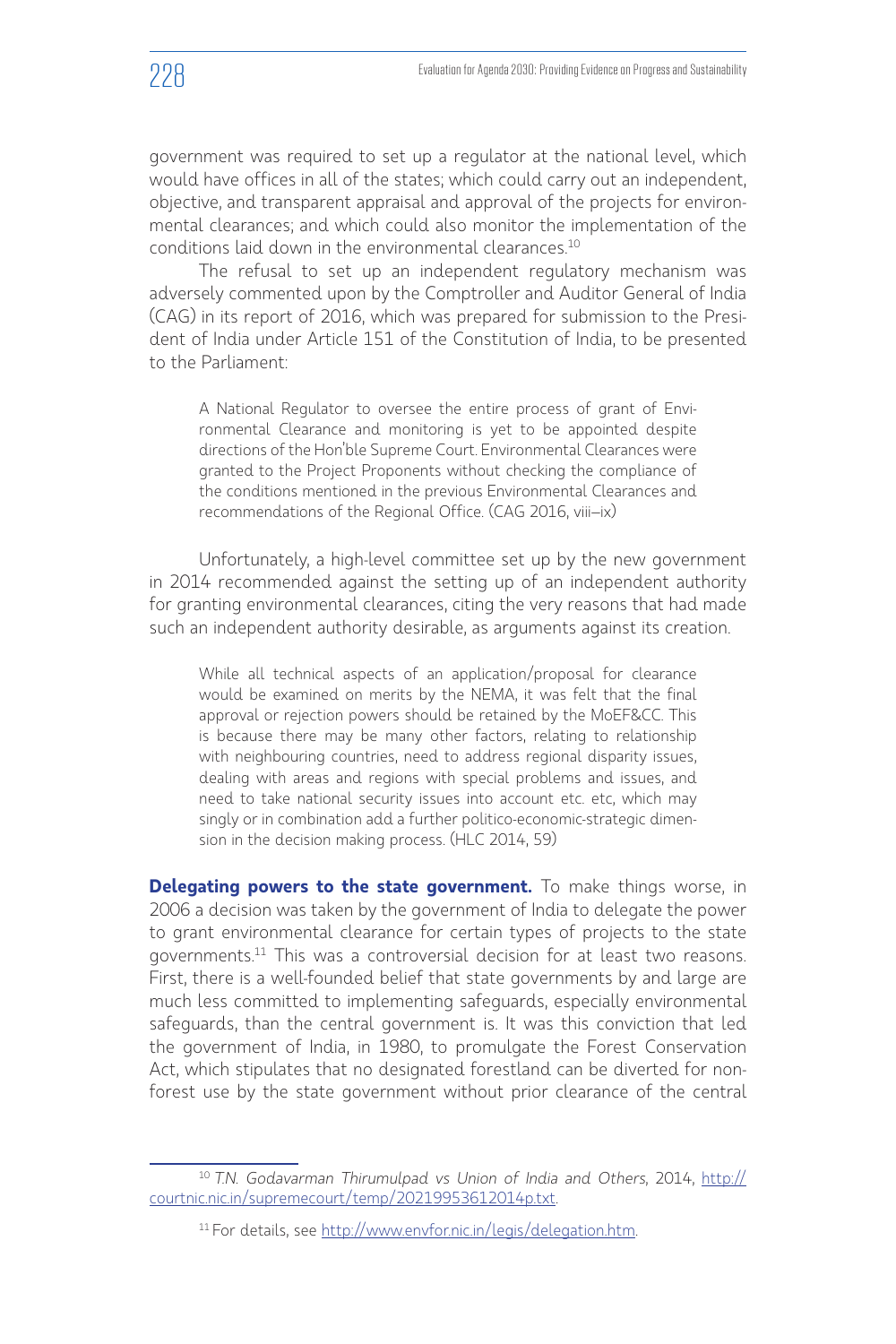

government. Statistics suggest that subsequent to the enforcement of this law, the amount of forest land being diverted drastically shrank.

There are many reasons for the seeming indifference of state governments to environmental damage. Usually the performance of the political parties that are in power in a state is judged by its ability to enhance jobs and incomes, to provide basic services, and to distribute "freebies" and concessions. Environmental conservation, primarily because of its long-term returns, is usually not a significant factor affecting the re-electability of the ruling political party.

Also, state governments usually function in a more unified manner, in which the head of the state, the chief minister, invariably exercises total power and control over all departments. There is little scope for environmental departments within a state to oppose or even delay and modify projects and activities that are politically important and that have the full support of the chief minister.

#### **Evaluating the Performance of Government-Controlled Regulatory Authorities**

**Ignoring violations of the law.** The regulating agency is mandated, under the Environmental (Protection) Act of 1986, to: "direct (a) the closure, prohibition or regulation of any industry, operation or process; or (b) stoppage or regulation of the supply of electricity or water or any other service" for any violation of the conditions of environmental clearance.

However, despite this, and despite there being numerous such violations, the regulating ministry has rarely taken action against projects and project proponents that were in violation of the conditions of clearance. The CAG, as part of its sample assessment, identified numerous violations in the two years under review:

MoEF&CC had stipulated certain specific conditions in the EC either relating to sectors or to the project which were to be followed by PPs. It was observed that the monitoring agencies were not able to ensure compliance to the EC conditions. (CAG 2016, 69)

Furthermore:

…there was shortfall of 43 to 78 per cent (with reference to compliance reports of June 2015) in submission of half yearly compliance reports. Further, it was observed in audit that most of the PPs did not submit half yearly compliance reports timely and regularly and there was delay ranging from one month to 48 months in submission of the compliance reports. We noticed that the ROs did not issue reminders regularly for submission of compliance report to PPs. Also, no action was taken by the MoEF&CC against the PPs under the provisions of the Environment Protection Act, 1986 for non-submission of compliance report by PPs. (CAG 2016, 84)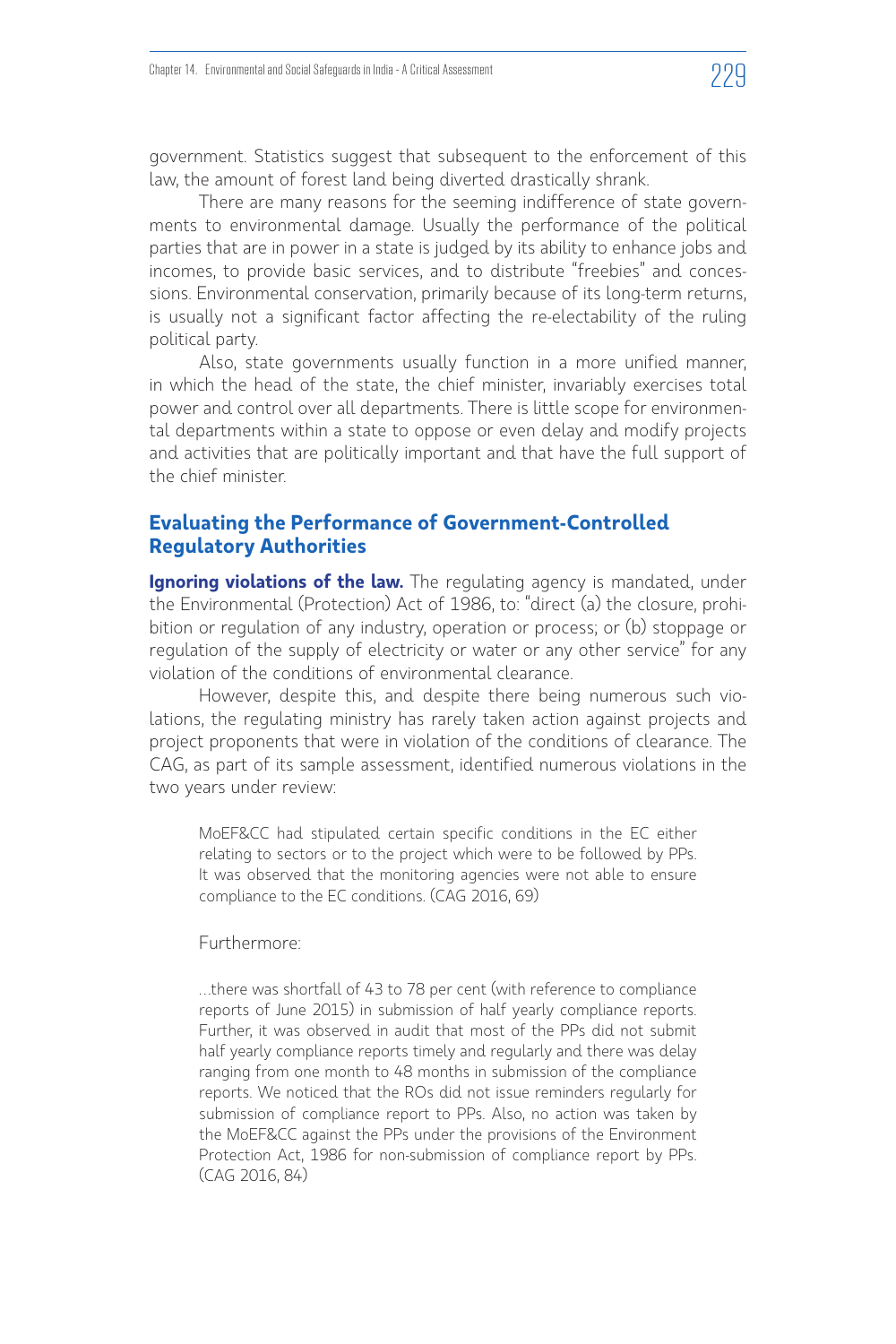

The CAG went on to observe that despite numerous violations, no action was taken by the regulating ministry.

In reply to a Parliament question, the Ministry submitted (July 2016) that no penalty was imposed by the MoEF&CC for violating conditions of EC in the last two years. We observed that MoEF&CC did not have a compiled database of cases/projects received by it from the ROs where the violations were reported by ROs after their monitoring/inspection. Data register with year wise breakup of such cases was also not maintained. (CAG 2016, 88)

**Ignoring the recommendations of the EACs.** A popular strategy to undermine the environmental safeguards regime that evolved in the 1980s was for the environment ministry to overrule the recommendations of the EAC. The fact that the EAC was only an advisory body allowed the ministry to adopt this strategy.

Ordinarily, given that the EAC is appointed by the environment ministry, the final decision should have been in conformity with the recommendations of the EAC. Where the ministry had additional technical inputs or findings that were contrary to those of the EAC, these should have been sent back to the EAC for consideration and comment. However, this was not done, and usually the ministry gave no reasons for rejecting or modifying the recommendations of the EAC.

Perhaps the most well-known of such cases was that of the Tehri Dam in the Himalayas. At 260.5 meters, the Tehri Dam is the highest dam in India, and among the highest in the world. Located in the Himalayas in what is known to be one of the most seismically active zones in the world (Category V), the EAC had unanimously determined, in 1989, that the environmental impacts and the safety concerns related to the project were such that it was not ecologically viable. Despite this, the environment ministry proceeded to grant environmental clearance to the project and gave no reasons why it chose to overrule the EAC.<sup>12</sup>

Another high-profile case was the first of the coal-based superthermal power stations in India, at Kayamkullam, Kerala. This power station was located adjacent to the ecologically fragile creeks of the coastal region of the state of Kerala. In 1991, the EAC rejected the location because of its ecological fragility, and suggested alternate locations that were ecologically less sensitive, and economically and logistically preferable. However, allegedly because the initial site was within the political constituency of a powerful political leader, the environment ministry overruled the EAC and cleared the project, without giving any reasons.

<sup>12</sup> For further details, see the Supreme Court of India 2003 judgment on *ND Jayal and Shekhar Singh vs Union of India and others*, https://indiankanoon.org/ doc/1875824/. Also see Narrain (2003), IRN (2002), and IUCN, https://portals.iucn. org/library/sites/library/files/resrecfiles/GA\_18\_REC\_057\_Tehri\_Dam\_Project\_India. pdf.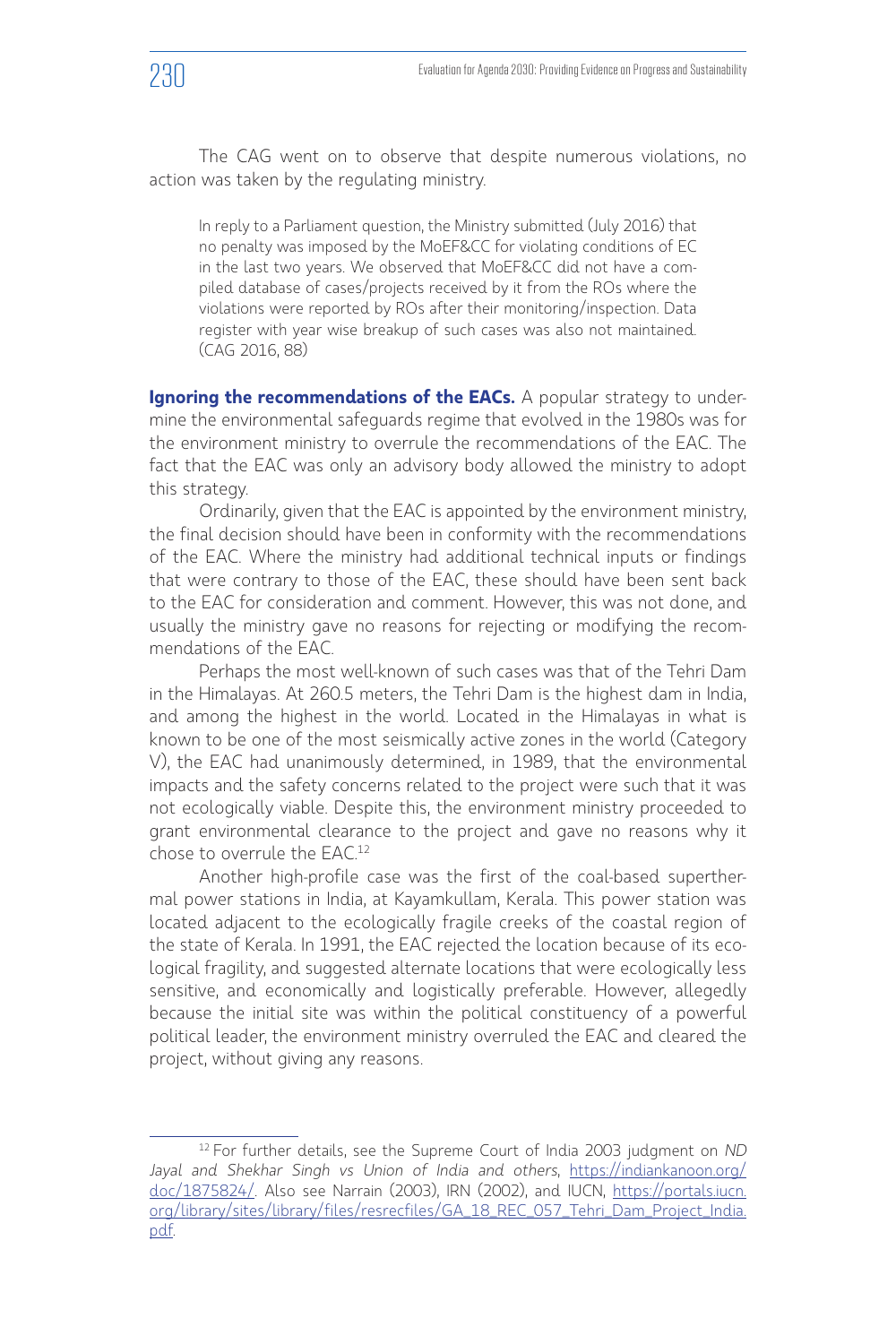

In a similar case, a proposed coal-based thermal power station located adjacent to a crocodile sanctuary in Dholpur, in the Indian state of Rajasthan, was rejected by the EAC in 1992, but cleared by the ministry, again without giving any reasons. In this case also, the EAC recommended shifting the location to a less ecologically fragile area, but the suggestion was rejected, allegedly because the original location was within the political constituency of the then chief minister of the state.<sup>13</sup>

Fortunately, in all these cases the triumvirate of people's movements, a sympathetic media, and a supportive judiciary, helped. A case filed in the Supreme Court of India ensured that the environmental safeguards related to the Tehri project were strengthened.<sup>14</sup> Unfortunately, the Supreme Court declined to take a view on the safety concerns, indicating, perhaps correctly, that this was less a legal issue than a technical one, for which they did not have the requisite expertise.

In both Kayamkullam and Dholpur, public and media pressure, and the threat of legal action, resulted in the projects being converted from being coal-based to naphtha-based and gas-based respectively, thereby reducing the adverse environmental impact on their surroundings.

**Undermining the independence of the EACs.** The EACs are functionally dominated by the chairperson, who is responsible for making all final decisions after considering the views and advice of the members of the committee, and of invited experts. Decisions in the EAC are not taken in a democratic manner, in which each member has a vote. This is in keeping with how most official committees function, with decisions made mostly by the senior-most functionary, and with other members operating more as advisers than as co– decision makers. Therefore, it is critical to ensure that the chairperson of an EAC is competent, independent, and of impeccable integrity.

The experience with EACs during the 1980s and early 1990s taught the environment ministry that overruling the EACs would attract much public and media criticism, and would give opponents a good legal basis to move the courts. Therefore, it quickly revised its strategy and started replacing the independent experts who had initially chaired the EACs, with retired civil servants, or others who were either sympathetic to the concerns of the project lobbies, or were pliable and could be pressured.

**Compromising the independence of environmental consultants.** The EACs were primarily dependent on the environmental impact statements provided to them by the project proponents. As these statements were prepared

<sup>&</sup>lt;sup>13</sup> The Kayamkulam and Dholpur projects were appraised in the early 1990s, before the web became functional in India. Therefore, documentation regarding these and other such projects is not available on the Internet. However, the author was the chairperson of the EAC that appraised both these projects and has a copy of all relevant documentation. A relatively recent publication that describes many other such cases is Chainani (2007).

<sup>&</sup>lt;sup>14</sup> For details, see Narrain (2003).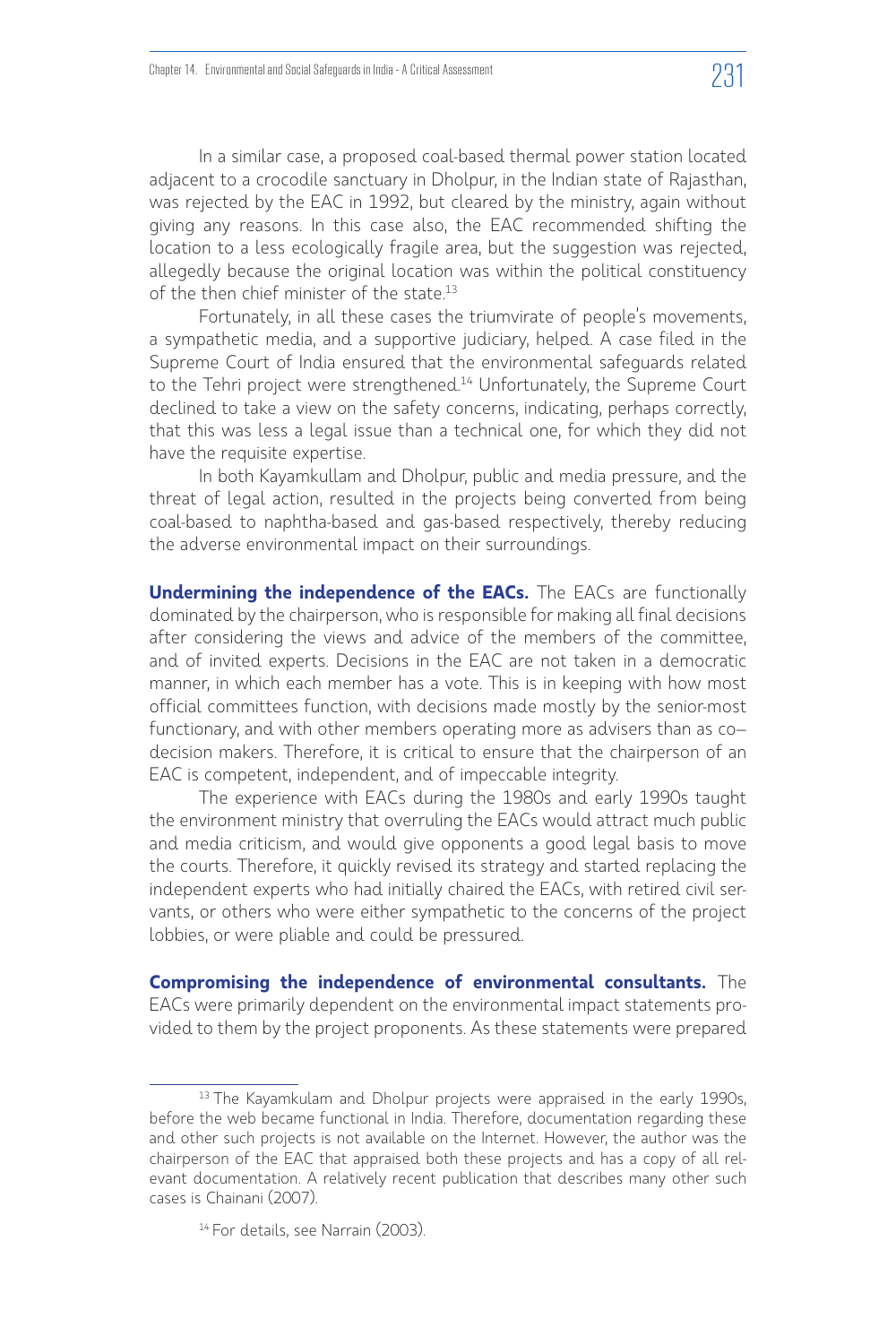

by consultants who were hired by the project proponents, there was always an inherent danger of conflicts of interest.

This situation was aggravated by the fact that the EAC had neither the resources nor the mandate to carry out fresh assessments, or even to empirically test some of the claims made in the environmental impact statements. At best, it could visit the site of the proposed project, make observations, and require additional studies to be done, or studies to be done again. However, usually these studies would be carried out by the same consultants. Occasionally there was a possibility of getting independent studies done, but only in high-profile projects.

The necessity of introducing a system in which the initial environment impact assessment could be carried out by a competent professional body that was independent of the project proponent, was stressed from time to time.<sup>15</sup> It was suggested that a panel of consultants and professional institutions could be maintained by the environment ministry, or by the Planning Commission, which could commission them for the task and pay them from funds recovered from the project proponent. Unfortunately, these recommendations have never been accepted, and no reasons have been given for the failure to accept them.

**Compromising the functional efficacy of the regulatory agency.** Most projects and activities were granted conditional environmental clearance, in which the clearance was based on adherence to certain conditions, especially preventive or mitigative strategies. There were also various statutory standards that such activities and projects had to comply with.

The responsibility of monitoring these projects to ensure that they were complying with the conditions of clearance was assigned to the 10 regional offices of the regulating ministry. Unfortunately, these offices were very inadequately staffed, and continue to be so. As a result, there is hardly any monitoring of compliance of the conditions of clearance. According to the CAG:

There were only 15 scientists available for monitoring of Environmental Clearance conditions against sanctioned strength of 41. Regional Offices have not been delegated the powers to take action against the defaulting PPs and they had to report the violations of the Environmental Clearance conditions to the Ministry. (CAG 2016, 85)

24 State Pollution Control Boards/Union Territory Pollution Control Committees did not have in place sufficient infrastructure and manpower for monitoring despite having sufficient funds. (CAG 2016, 94)

As per the information provided by MoEF&CC and its ROs, a total 9,878 Category A projects and 12,657 Category B projects were to be monitored by the ROs which had been given ECs since the inception of the EIA process, following the notification of 1994. (CAG 2016, 85).

<sup>15</sup> See, e.g., Singh and Banerji (2000) and Planning Commission (2007).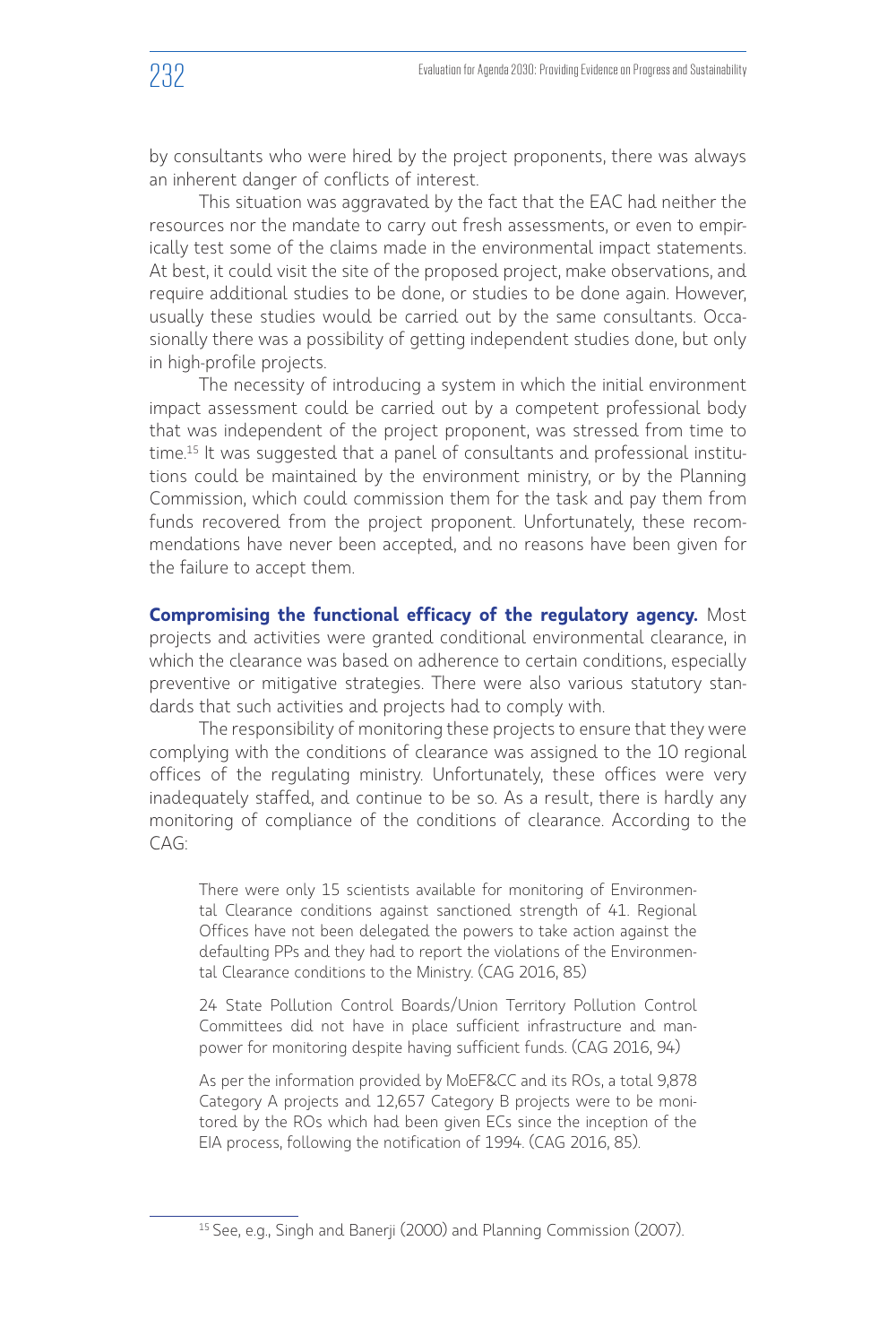As per MoEF&CC norms (July 2015) each scientist was to monitor at least five projects per month. Therefore, minimum 60 projects were to be monitored every year by each scientist…it may be seen that MoEF&CC/ ROs would not be able to monitor all projects under their jurisdiction even in a period of five years. (CAG 2016, 86-87)

**Diluting standards.** As described earlier, the initial strategy seemed to be to bypass or ignore the regulatory regime. This was followed by an effort to make the regulatory mechanism and the safeguards subservient to the whims of the government, and without any functional and scientific independence. The safeguards regime was also progressively made increasingly ineffective, so that it did not even have the ability to perform the required functions.

Essentially the dilution of the safeguards regime is being achieved by lowering the standards required; shortening the time available for conducting impact studies and assessments; and redefining the parameters that determine which projects qualify for prior assessment, and to what level, thereby excluding an increasing number of projects.

Commenting on the environmental impact assessment (EIA) notification and the amendments issued by the environment ministry, a joint committee of experts from the various Indian Institutes of Technology observed:

In exercise of the powers conferred by the Environmental Protection Act, 1986 (GoI, 1986) Government of India (GoI) on 27th January 1994 made it mandatory for expansion and modernization of existing projects to have prior environmental clearance (EC) (MoEF, 1994). Thirteen amendments were made to it during 1994 to 2005…and then, in 2006 principle notification was replaced with a new one. The initial notification is no longer in effect, but it is our opinion that in comparison with the principle notification, the new one is weak in some of the areas, at least. (IIT 2011, 15)

With the installation of the new government in 2014, there now seems to be an added focus on the fourth strategy, that of dilution of the safeguards themselves, and of the processes involved in implementing them.

Soon after taking charge, the new government set up at least two committees to examine the ways and means by which environmental regulations could be "rationali*z*ed." The first of these was constituted in August 2014, and submitted its report in November 2014 (HLC 2014).

This committee recommended, among other things:

…the identification of "no go" areas, which are in forest areas or inviolate zones—primarily with the criteria of over 70% canopy cover and "Protected Areas" which should not be disturbed except in exceptional circumstances, and that too only with the prior approval of the Union Cabinet. (HLC 2014, 11)

The disastrous implications of this recommendation can be judged by the fact that only about 3 percent of India's forests have canopy cover of over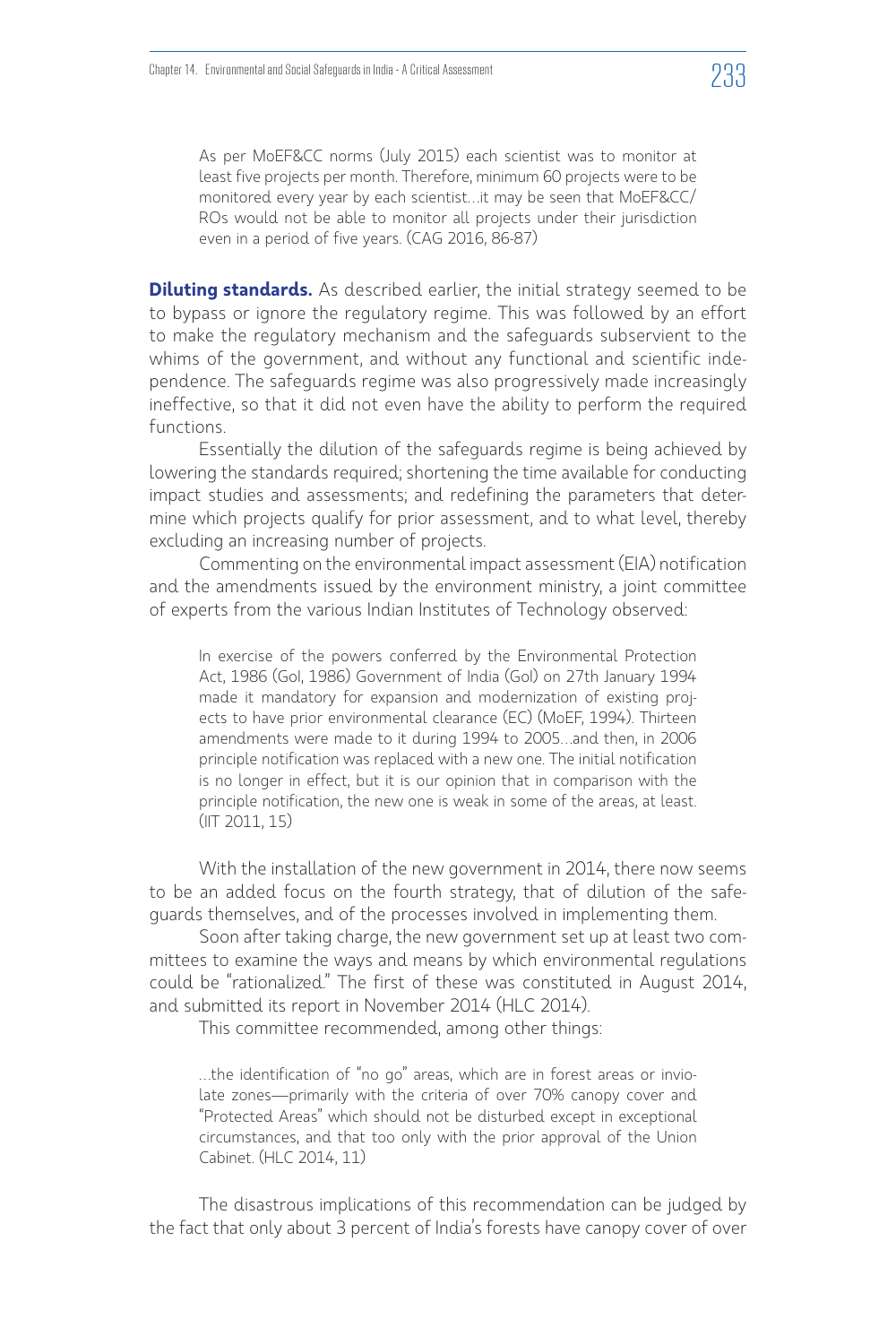70 percent (Forest Survey of India 2015). At present, all the legal forest area plus other areas that have tree cover (a total of nearly 30 percent) have legal restrictions on their diversion for nonforest uses. If the recommendations of the high-level committee are accepted, most of India's forested area, which in any case is well below the required 33 percent, would be opened up to industrial and other nonforestry uses.

Under the current regulatory regime, where forestland is allowed to be diverted for nonforest use, an equivalent area of nonforest land has to be brought under forest cover. In exceptional cases, compensatory afforestation can be permitted on degraded forestland where appropriate nonforest land is not available, and the overall forest cover of that state is at least 33 percent (the prescribed national minimum). This condition has ensured that the overall extent of forestland that either has tree cover, or has the legal protection that would allow regeneration of tree cover, does not decrease in the country.

Unfortunately, the high-level committee has recommended that this clause be dropped:

The Committee recommends that this condition that there must be at least 33% forest cover in a State before approval is given for CA on degraded forest land should be done away with. (HLC 2014, 36)

The high-level committee has also recommended that:

All the strategic border projects (border roads, fencing, Border Out Posts, floodlighting, surveillance infrastructure, power infrastructure) falling within 20 km. from the International Border, Line of Actual Control, Line of Control; and the projects in power sector and coal mining which are the growth engines for national economy may be given a fast-track treatment through special procedures. (HLC 2014, 57)

#### **SOCIAL SAFEGUARDS**

Unlike with environmental safeguards, until recently there were no social safeguards that were statutorily required for development projects and activities. For most large projects where human populations were being physically displaced, there was invariably a scheme or policy to manage the displacement and to minimi*z*e adverse consequences on the affected population. By and large, the focus of social safeguards was limited to the physical displacement of families and individuals.

When, in the mid-1970s, environmental appraisal processes were set into motion at the national level, along with various environmental parameters, human displacement was also mentioned. Therefore, while seeking environment clearance, projects also had to describe any human displacement that would take place, and lay out plans for rehabilitation. This became a precondition for getting environmental clearance, even though technically the regulation of human displacement did not come under the purview of the environment ministry.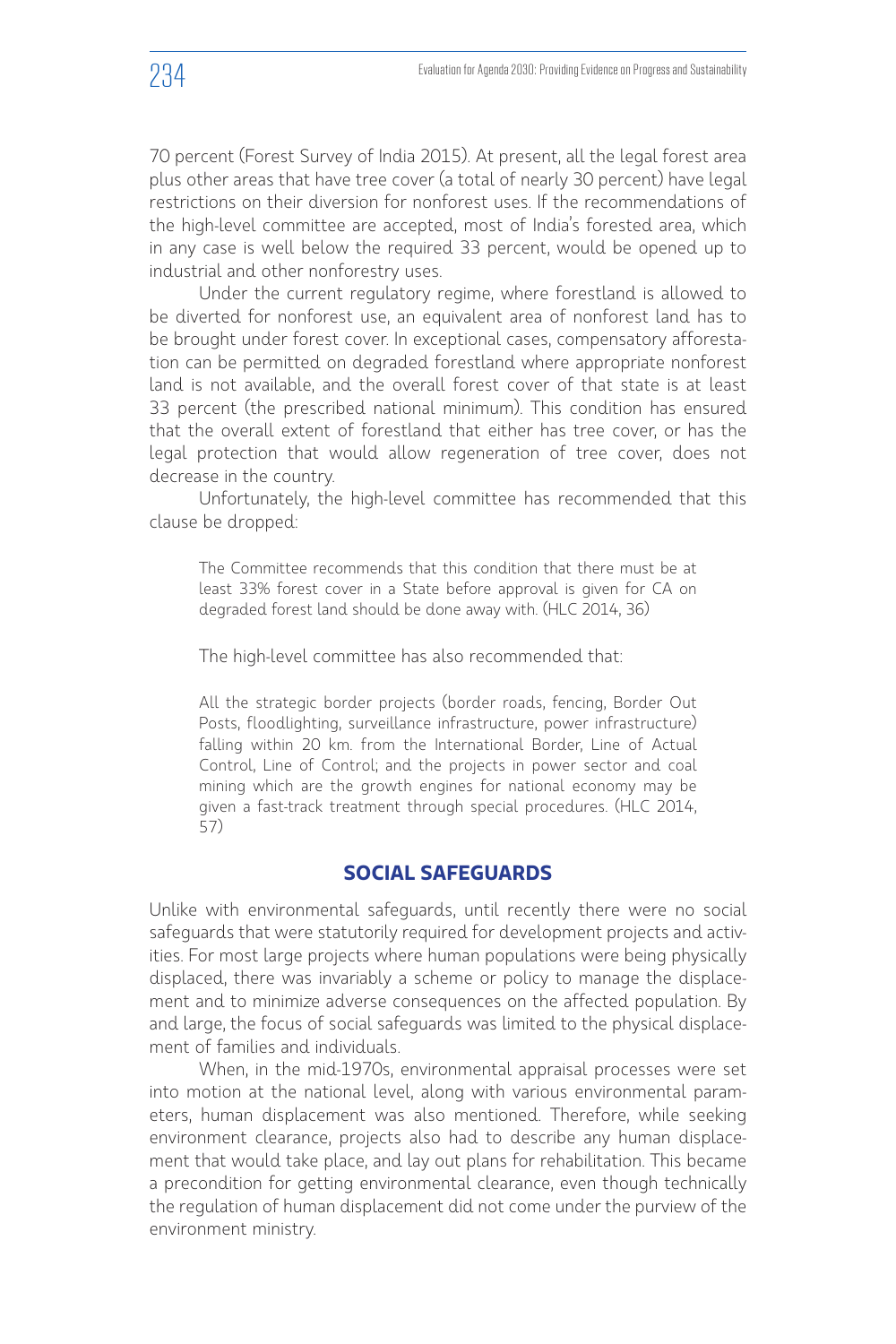

It was only in 2007 that the government of India finally came out with the National Rehabilitation and Resettlement Policy.<sup>16</sup> It took another six years for this policy to get a corresponding statute. In 2013 the Parliament finally enacted The Right to Fair Compensation and Transparency in Land Acquisition, Rehabilitation and Resettlement Act (known as the R&R law).<sup>17</sup> This law, though not very strong, does provide a statutory basis for regulating the adverse social impacts of the acquisition of land for development purposes. The overall responsibility for enforcing this act lies with the national Ministry of Social Welfare.

Perhaps any R&R law can be assessed on the basis of at least four tests:

- Does it discourage forced displacement?
- Does it comprehensively define affected families/displaced persons?
- Does it provide for a just and humane compensation package and process?
- Does it provide for effective implementation?

#### **Discouraging Forced Displacement**

India's R&R law stipulates that forced displacement can only be done when it is in the public interest. It defines the public interest as including security concerns, infrastructure projects, the resettlement of project-affected persons, housing for specified disadvantaged groups, and the resettling of disaster-affected populations. It further stipulates that the social costs should be justified based on a prior social impact assessment (SIA). However, it does not establish any norms to guide or regulate the conduct of an SIA, and it exempts irrigation projects where an EIA is being conducted from also conducting an SIA.

The law bans the acquisition of multicropped irrigated lands, except as a last resort, though it exempts linear projects from this prohibition. It also stipulates that acquisition must be for the least displacing alternative, and of the minimum required area. Private companies can acquire land only if at least 80 percent of the affected families consent to it. The law does not make it mandatory to do either an accumulative impact assessment in an area, or on a community or an SIA of the overall development model and its components.

<sup>&</sup>lt;sup>16</sup> Copy available at http://www.dolr.nic.in/NRRP2007.pdf. For a critique of the draft policy, see Singh (2006).

<sup>17</sup> Copy accessible at http://lawmin.nic.in/ld/P-ACT/2013/The%20Right%20 to%20Fair%20Compensation%20and%20Transparency%20in%20Land%20Acquisition,%20Rehabilitation%20and%20Resettlement%20Act,%202013.pdf.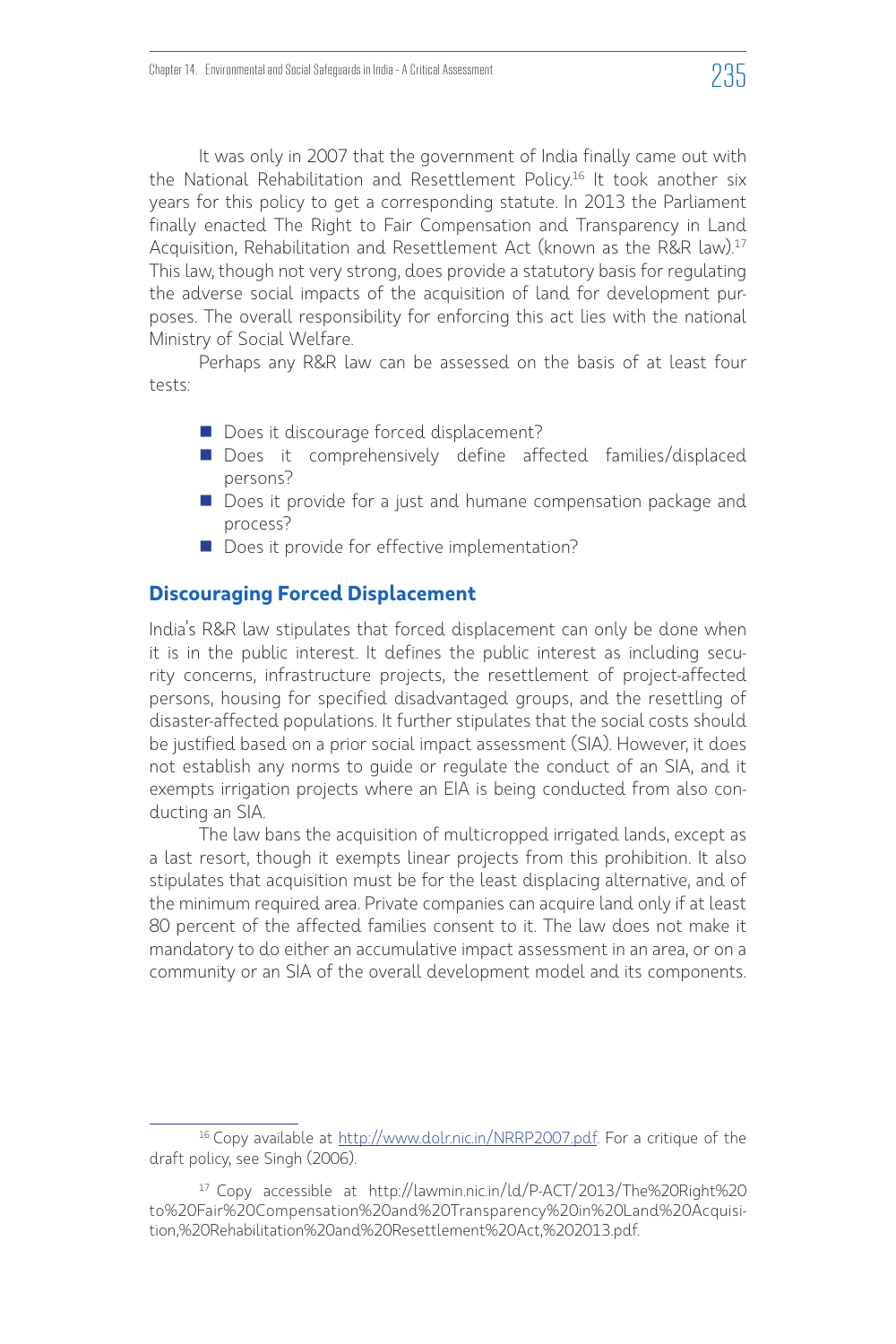

#### **Defining Affected Families and Displaced Persons**

The law defines an affected family as one whose land or other immovable property has been acquired. Members of scheduled tribes and other forest dwellers who are losing forest rights are also classified as affected families. It includes as displaced persons those residing in the area being acquired even though they might not own any land or property, and those whose primary source of livelihood will be affected. It includes the landless, tenants, sharecroppers, artisans, agricultural laborers, usufruct rights holders, gatherers of forest products, fishers, hunters, and boatmen and women–provided they have been involved in these activities for at least three years prior to the acquisition.

Adult unmarried daughters and sons, widows, divorcees, and women deserted by their families who are residing in the affected area, are considered separate families. The law includes dependent minor sisters and brothers in its definition of family.

#### **Providing a Just and Humane Compensation Package**

Though various types of compensation are provided under the law, the major problem is that the law does not mandate that land must be given in exchange for land. This means that when poor farmers are displaced, they are not provided with other land where they can again take up farming. Though they are financially compensated, the expectation, if indeed there is any, that they could then use this money to buy equivalent or an even greater amount of land of equal or better quality, is not well founded.

Bitter and long experience has shown that land prices shoot up in areas where there is a sudden demand for land from displaced farmers, making it impossible for them to replace the land that they have lost, let alone improve on it. Also, most poor farmers have no experience of handling large sums of money, and are either cheated out of it, or spend it on immediate needs and wants rather than saving it to replace their productive assets. This leaves the farmers with no option but to go into some other profession, for which they are not trained, and are often not suited.

#### **Effective Implementation**

As with environmental safeguards, there are powerful interests opposed to the establishment and effective implementation of a progressive R&R regime. These include, in the main, the corporate lobby that sees its profits being eaten away when huge expenses have to be made to provide relief and rehabilitation for displaced populations. It also includes ministries and departments of the government, especially those charged with infrastructure development, who find it difficult to justify the overall economic benefits of the project (the cost/benefit ratio), if the costs of relief and rehabilitation are high.

There is also often unresolved tension within host communities, who are forced to share their resources with resettled populations. This is aggravated when populations are relocated in distant, or culturally antagonistic, locations. All of these factors have combined to inhibit the proper design and implementation of an effective social safeguard regime in India.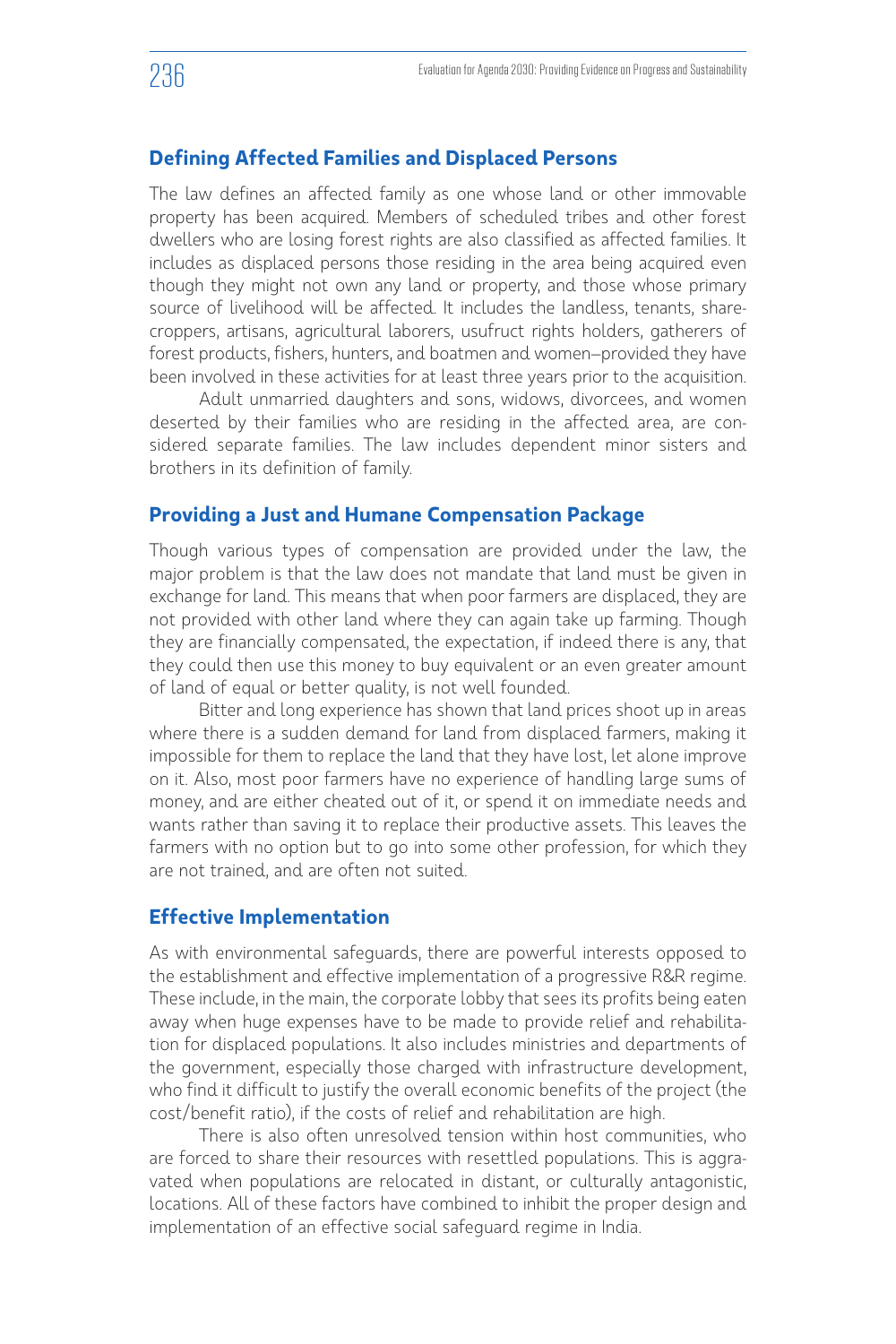

The R&R law does not, unfortunately, envisage an independent and statutory appellate body and monitoring authority to ensure that the process of rehabilitation is fairly and properly executed. This responsibility lies with the government which in most cases is neither willing nor able to carry out this function.

Though the law was enacted in 2013, the almost identical policy statement has been in force since 2007. Unfortunately, initial assessments reveal poor implementation. This can be seen from the observations of the CAG, which has surmised that "in over 80% of the projects sampled, the R&R conditions required to be followed were not specified in the environment clearance, despite there being a statutory requirement to do so" (CAG 2016, 60).

Unfortunately, the R&R law does not make the provisions of the law binding, as a fundamental right under the Constitution, nor does it make individual entitlements of project-affected people legally binding through contracts. Nor are officials charged with the responsibility of implementing provisions of the law made personally liable for any violations. The R&R law is somewhat unique among laws Indian laws, in the sense that it mandates no punishment or penalty for any functionary involved in infractions of the law: in fact, the only penalties envisaged are for members of the public who might knowingly supply false information to the authorities,

#### **FUTURE DIRECTIONS**

One lesson that emerges from the experiences described in this chapter is that for environmental and social safeguards to be effectively implemented, there is a critical need for regulators who are functionally, administratively, and financially independent of the government.

The experience of the past 40 years or so has also demonstrated that unless there is constant pressure from people's groups and movements, supported by a sympathetic media and a sensitive judiciary, the executive on its own is unlikely to pay much attention to either of these two sets of safeguards.<sup>18</sup>

It is also critical, in order for both the independent regulators and for people's movements to have increased credibility and impact, that there be periodic independent assessments by constitutional and statutory authorities in the assessment of the CAG. Assessments by independent scientific institutions, and by people's organizations would also be invaluable, so that the findings of all of these can be linked back to the initial appraisals of both ongoing and completed programs and activities, and can also be used to ensure that future ones are better designed and implemented.

 $18$  For a detailed set of recommendations relating to implementation of environmental safeguards, for which there is now experience of over 40 years, see Planning Commission (2007), 7–12. Though somewhat dated, most of the recommendations therein are still relevant today.